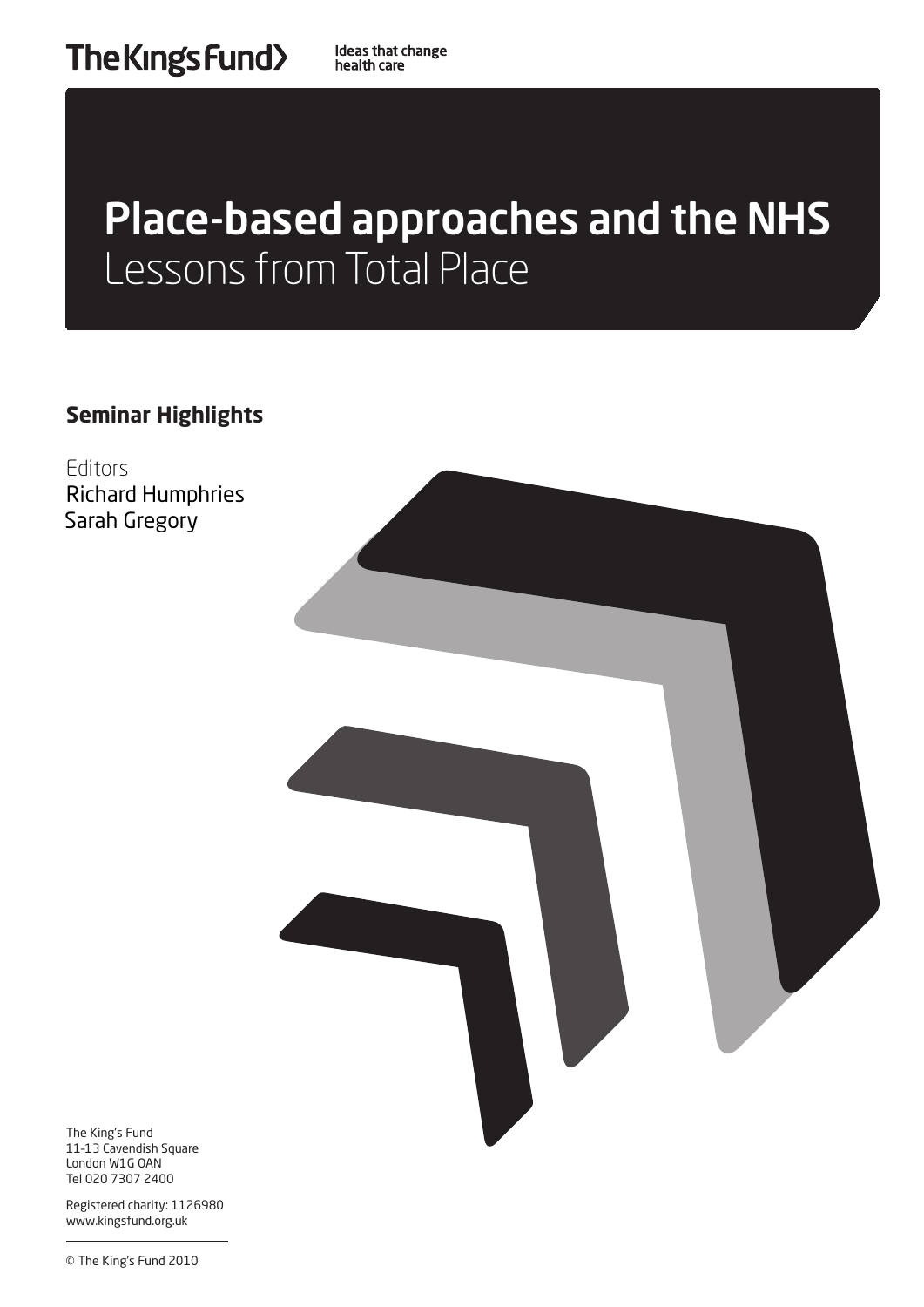# **Contents**

| <b>Introduction</b>                                                                     | 3  |
|-----------------------------------------------------------------------------------------|----|
| <b>Richard Humphries</b>                                                                |    |
|                                                                                         |    |
| <b>Integrated working: breaking down public service barriers</b>                        | 7  |
| <b>Cllr David Parsons CBE</b>                                                           |    |
|                                                                                         |    |
| <b>Collaboration or bust? Why the NHS should grasp the</b><br><b>Total Place agenda</b> | 10 |
| Mike Attwood                                                                            |    |
|                                                                                         |    |
| <b>Lessons from Total Place 1:</b><br>the Birmingham experience                         | 16 |
| Alan Lotinga                                                                            |    |
|                                                                                         |    |
| <b>Lessons from Total Place 2:</b><br>the Bournemouth, Dorset and Poole experience      | 20 |
| Phil Swann                                                                              |    |
|                                                                                         |    |
| <b>References</b>                                                                       | 23 |
|                                                                                         |    |
| <b>Further reading</b>                                                                  | 24 |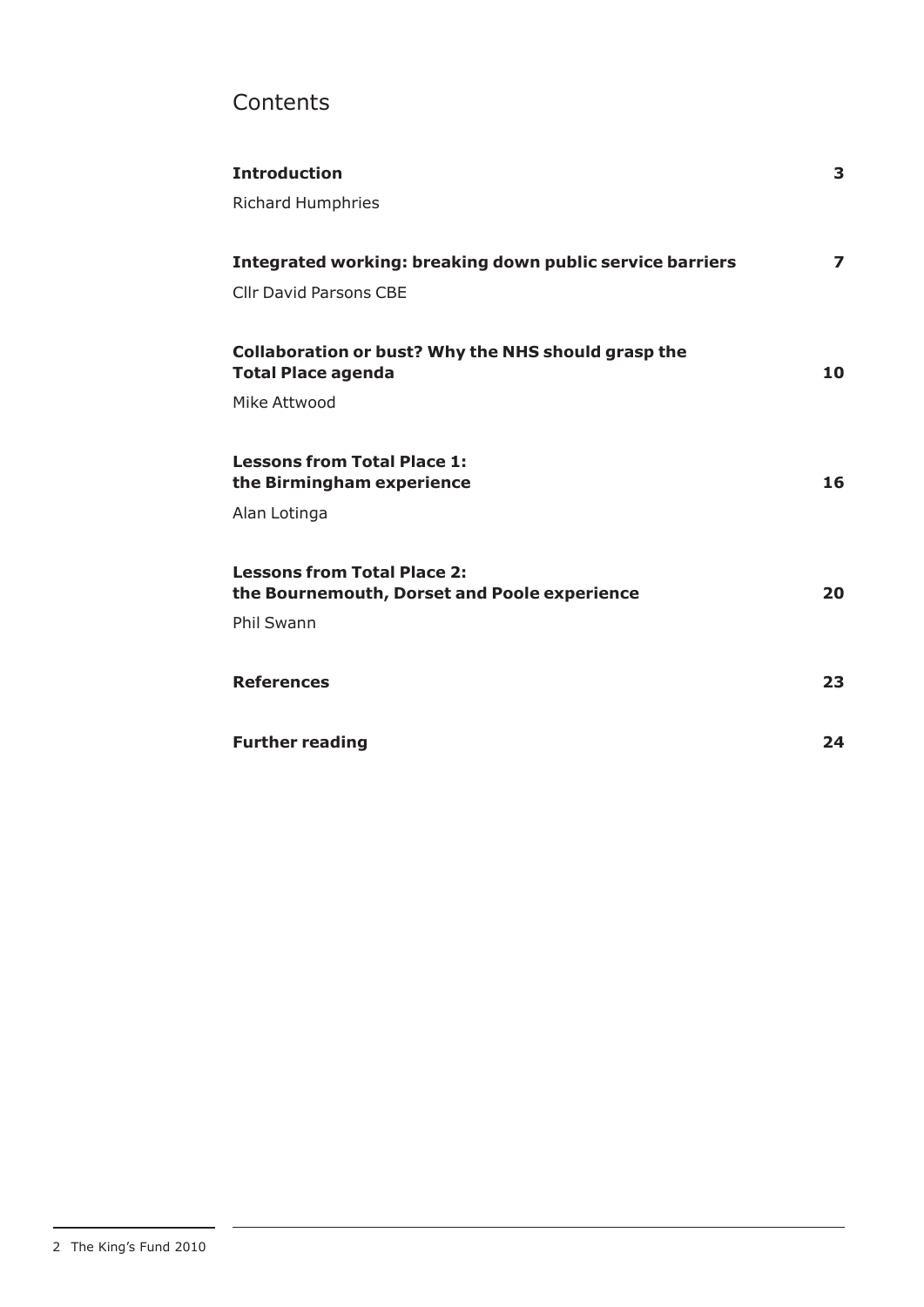# Introduction

Total Place has been held up as an example of a radical initiative that demonstrates how a whole area approach to public services can achieve better outcomes for local people at a lower cost. It has attracted high-level interest and is seen as a key means of achieving more with less – a critical challenge for policy-makers, managers and practitioners for the foreseeable future. The evaluation of the 13 Total Place pilot programmes was published by HM Treasury earlier this year (HM Treasury 2010a).

But what has Total Place meant for the NHS? To what extent were local NHS organisations involved in Total Place pilots, and what outcomes did they achieve? Do place-based approaches represent just another distracting external initiative, therefore being part of the problem, or could they in fact be part of the solution to productivity and efficiency challenges? How will they feature in the evolving policies and priorities of the coalition government?

This report captures the content of a conference held by The King's Fund on 1 June 2010 to explore these issues. Barely three weeks after the formation of the coalition government, this event was a key opportunity to assess the involvement of the NHS in the Total Place programme, with presentations from three of the pilot projects in which health organisations have been a pivotal partner. It was also an opportunity to consider how the Total Place approach might be applied in the context of the new government's priorities and the imminent squeeze on public spending.

# *Background and history*

Total Place was launched as part of the 2009 Budget as a key recommendation of HM Treasury's Operational Efficiency Programme (HM Treasury 2009). It involves local public services working together to deliver better value services to citizens by focusing on joint working and reducing waste and duplication. Initial evaluation offers promising evidence that a place-based approach to local public services can deliver better outcomes and improved value for money. However, this evidence is relatively undeveloped, and not yet a reliable foundation on which to base future spending decisions.

The NHS has had significant input in the 13 pilots, which involved a total of 34 primary care trusts (PCTs), 63 local authorities, 12 fire authorities and 13 police authorities (HM Treasury 2010a). Feedback from participating PCT chief executives has also been positive (NHS Confederation 2010). Based on the findings of the Treasury evaluation and the contributions of NHS colleagues at The King's Fund conference, we can make four broad claims about what Total Place can offer:

- 1. It offers a means of reshaping resources based on the needs of people and places rather than through the funding streams of individual organisations, putting citizens at the centre of service redesign. In this sense, Total Place can be seen as an integral element of public service reform, and dovetails with prevailing philosophies of personalisation and choice that enjoy broad political support.
- 2. It provides a methodology for achieving efficiencies in how public resources are used by eliminating waste and duplication. For example,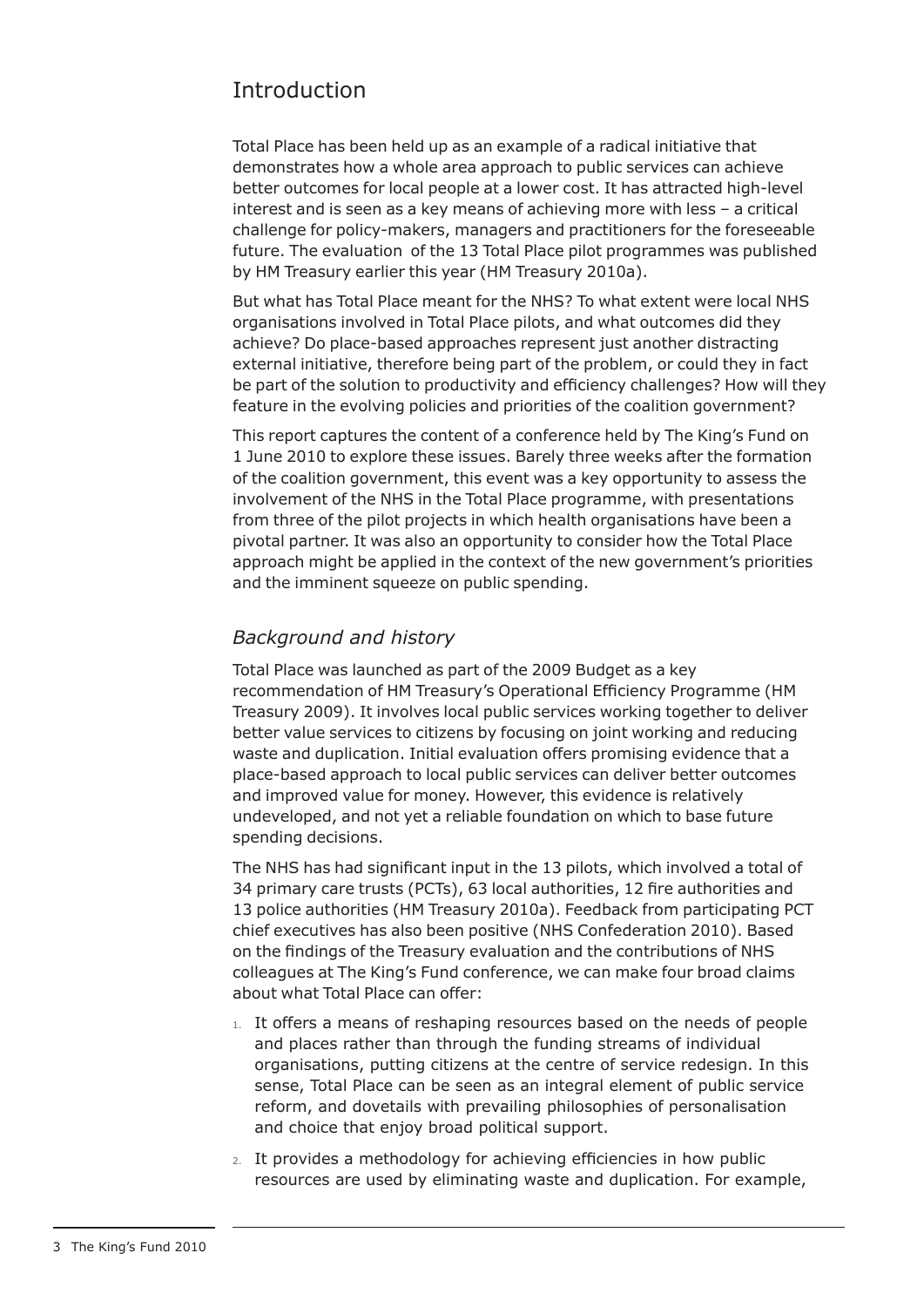it has been estimated that achieving 2 per cent savings in 2013/14 across those elements of public spending that are locally controlled would release more than £1.2 billion in England (HM Treasury 2010b). As the coalition government's deficit-reduction plans start to bite, it seems certain that this and other methods of achieving more with less will gain increasing political and administrative traction.

- 3. It represents a different template for collaboration between local public service organisations, and the joining up of health and social care services that have thus far eluded previous initiatives based on organisational or financial models, such as care trusts or pooled budgets.
- 4. It is an opportunity to recast a historically tense and ambiguous relationship between local public service organisations and the centre; it could herald a new relationship with central government based on freedom from central performance and financial controls, freedom and incentives for local collaboration and investment in prevention. These benefits are more relevant to local government than the NHS, where policy levers and governance arrangements are substantially different.

### **The changing policy context**

These claims should be given serious consideration, not only because of the evidence from the pilot programmes but also because of the relevance of the approach to the policies and priorities of the coalition government. Although place-based approaches are not mentioned specifically, the potential benefits of the approach fit with the new government's policies in a number of areas, including its plans for public expenditure for the next four years.

- The coalition government's programme (HM Government 2010) is littered with references to efficiency savings, reducing waste, and better collaboration between different parts of the public sector; the scale of the efficiency challenges facing the NHS and the lack of protection afforded to social care budgets underscores the need for further savings.
- After the publication of the June 2010 emergency budget, the Director of the Institute for Fiscal Studies (IFS) said: 'We are looking at the longest, deepest sustained period of cuts to public services spending at least since World War II' (Chote 2010). While the NHS will continue to receive real-terms increases in funding for the duration of this parliament, cuts of up to 25 per cent have been mooted for other departments (HM Treasury 2010b), and NHS trusts will still need to find efficiency savings of between £15 billion and £20 billion by 2014/15 (Nicholson 2009). How the NHS will respond to this challenge locally is uncertain (Harvey *et al* 2009). Given this forbidding context, if the methodologies used in the Total Place pilot to achieve better use of resources did not exist, they would almost certainly need to be invented.
- There is an overarching commitment in the government's programme to 'a radical redistribution of power away from Westminster and Whitehall to councils, communities and homes across the nation' (HM Government 2010). A thematic shift that focuses on the needs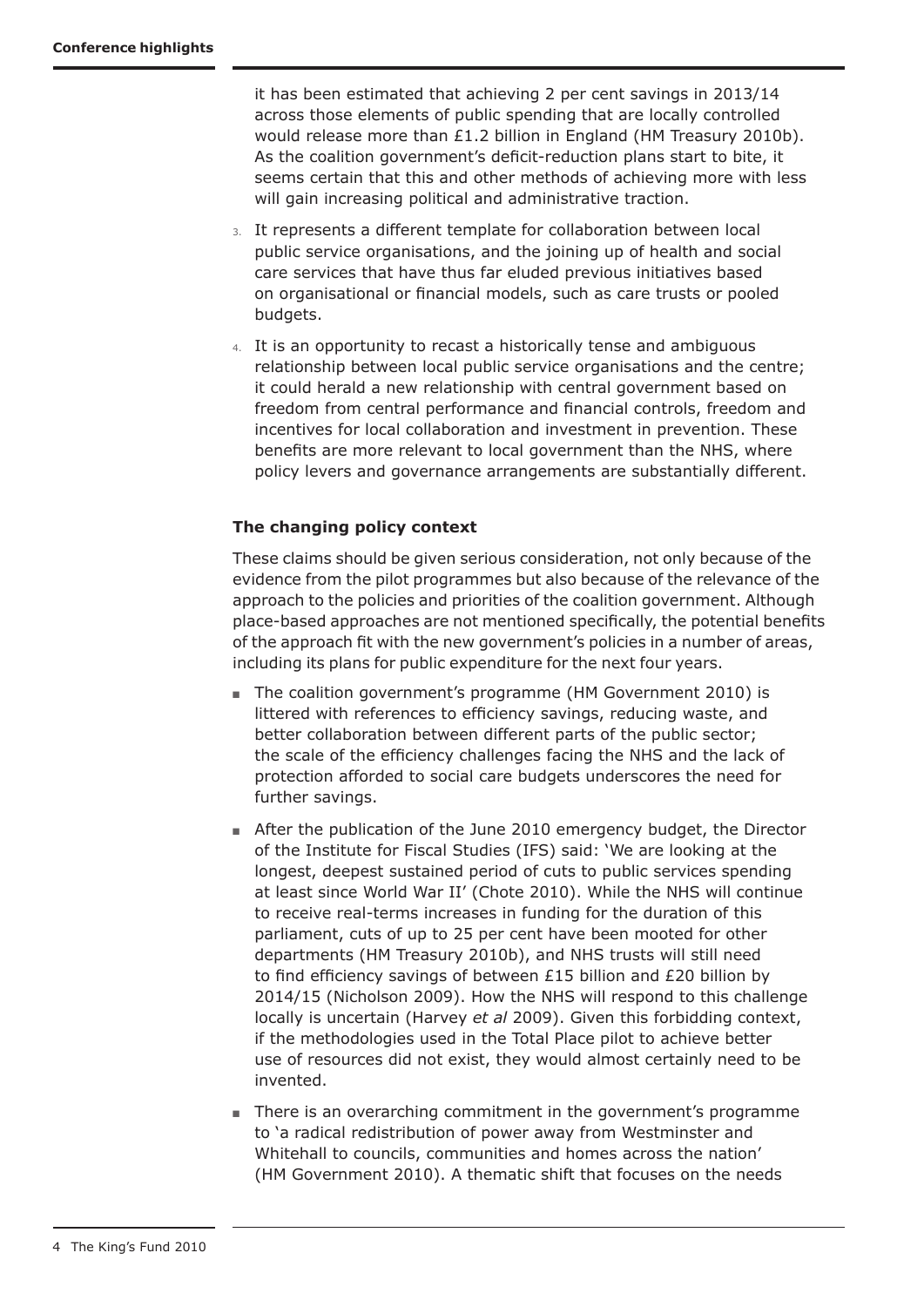of people and places rather than organisations could help to embed locally driven solutions.

■ Similarly, the government's specific pledge to 'break down barriers between health and social care funding to incentivise preventative action' could have been culled directly from a local Total Place report. Familiar hotspots in the health and social care interface – for example, continuing care, hospital discharge or mental health – are highly amenable to a fresh examination through a geographical rather than organisational lens, as the two presentations from Birmingham, and Bournemouth, Dorset and Poole show.

# *Challenges ahead*

There are inevitably some major areas of uncertainty about what placebased approaches can deliver. First, there are concerns about whether they can deliver the scale of savings required from public services in the relatively short time-frames involved. Contributors at the conference were candid in recognising that it is one thing to calculate the potential for large savings, but quite another to achieve them. The possibilities that Total Place offers could be crushed by the sheer weight of expectation. Local collaboration to achieve more with less could be undermined by the impact of real-terms funding increases for the NHS on other services on which it depends, thereby creating new frictions between the NHS and local partner organisations. The scale of the productivity and efficiency challenge within the NHS will place huge pressure on managers, who may be forced to prioritise fiscal firefighting over collaboration to achieve longer-term benefits.

Second, the proposals in the White Paper, *Equity and Excellence: Liberating the NHS*, herald a period of radical cultural and organisational change (Department of Health 2010). The abolition of PCTs potentially destabilises the organisational ability of the NHS to contribute to place-based solutions; GP consortia are unlikely to be coterminous with local authority boundaries, and if their commissioning budgets are excluded from the total local public service spend, it is difficult to see how a place-based solution could work.

Third, much will depend on the quality of leadership across the NHS and local government to take forward the controversial decisions about reconfiguration, decommissioning and reinvestment that contributors described as the logical next steps of their analysis of existing resources. The engagement of clinicians, especially GPs and public health directors, was seen as vital to success, as was winning the confidence of a wide range of professionals in an alternative service model, based on providing care closer to home. Will the proposed new GP consortia, and the NHS Board, be able to muster the capacity and confidence to drive change on this scale?

Fourth, there is a much wider question about whether Total Place is a process response to what is an essentially structural problem: an unreformed welfare state whose principal organisational and professional silos have remained fundamentally unchanged since 1948. In this sense, Total Place could be regarded as just the latest example of overlaying a set of processes on to a deep-fractured series of separate services, rather than the radical and comprehensive redesign of structures and service delivery that is needed. It could be argued that the principles underlying Total Place should drive a much more far-reaching approach to the achievement of 'radical efficiencies' of public services (Gillinson *et al* 2010).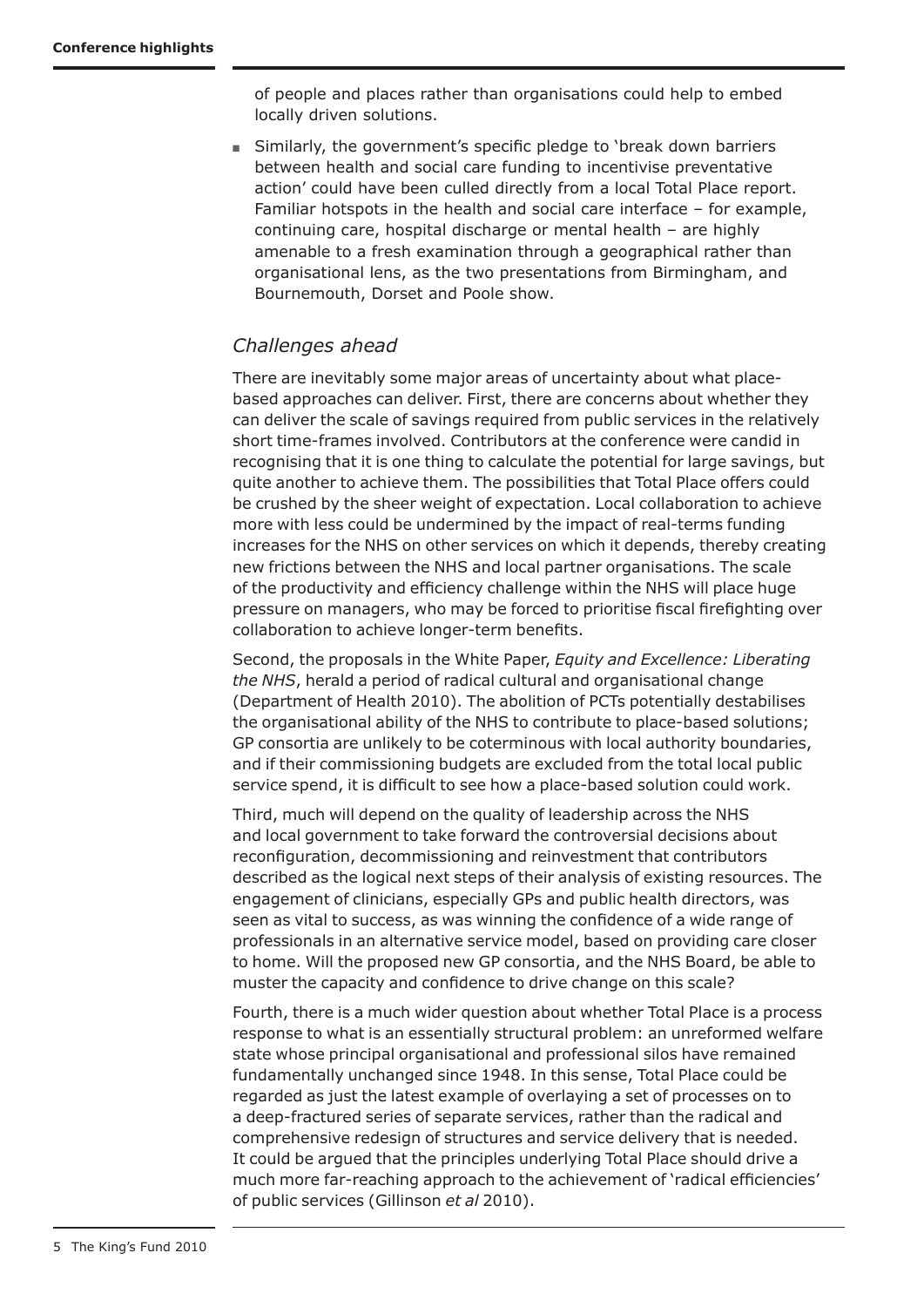That is well beyond the scope of the discussions at the conference held by The King's Fund, but it is clear that the relevance of place-based approaches to the current challenges and future needs of our health and social care system commands wide support. The potential for substantial savings, better outcomes and re-energised local partnerships is evident. The challenge now is to demonstrate that these results can be delivered in practice.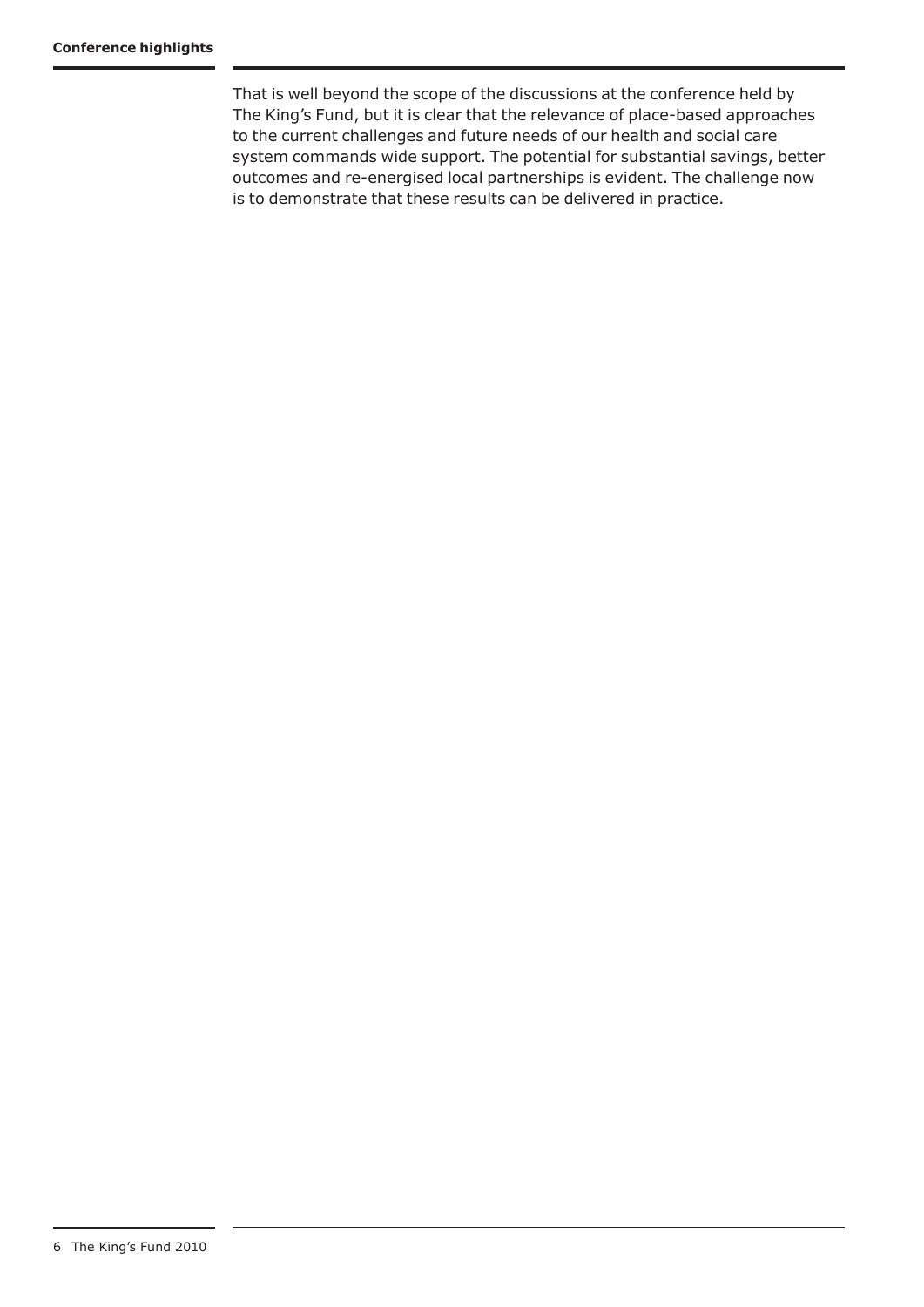# Integrated working: breaking down public service barriers

*Cllr David Parsons CBE, Deputy chairman of the Local Government Association and leader of Leicestershire County Council* 

For more information, visit: www.leicestershiretogether.org/

The need to reinvent public services in the context of severe spending cuts injects a new sense of urgency into this debate. If the government is truly looking for a 10–20 per cent reduction in spending, there will need to be an appetite for doing things radically differently, and in most cases, the solution will be local. This does not mean structural change; all the evidence shows that people want services to be joined up to meet their needs, but the way this is done needs to be driven by local leadership and co-ordination, not by a nationally imposed system.

There are too many different organisations providing too many services to meet the same needs, making it difficult for people to understand what services are available locally. Too many public sector organisations are spending money on the same things and in the same places, leading to duplication and waste. Money is often targeted at crisis management rather than on prevention. The majority of money that is being spent is on centralised control, often with little understanding and little ability to target according to local circumstances. For example, for every pound spent on public services in one place, only 5p is under local democratic control.

Total Place, or the place-based approach, focuses on how a whole area approach can deliver better public services at a lower cost. It has meant looking for new ways of co-operation at local level, and between the local level and the centre (Whitehall). Leicestershire is one of 13 Total Place pilots that have taken a fresh look at what money is coming into their area.

Typically, in Leicester and Leicestershire, about £6 billion per year is spent on public services, the greatest amount being from the Department for Work and Pensions (DWP), followed closely by the health service (Leicester and Leicestershire Public Service Board 2010). The programme has explored the obstacles to making funding go further. The complexity of the internal wiring of public service delivery, with the quite bewildering array of funding strands and agencies involved, can get in the way of joining up services based on users' needs. For instance, in Leicestershire, most money spent on drugs and alcohol abuse was ring-fenced for drugs, while most police arrests are for alcohol abuse. That seems to me to be mad; we must not lose sight of the fact that local services are about families and individuals with complex needs who use public services the most.

Many of the complex issues chosen by pilots had health services as a key part of their aims. In Leicestershire, we worked with health partners at every level, from our strategic programme board to the pilot team and various working groups. The Bradford pilot focused on improved outcomes and reducing the cost of hospital discharge of older people with mental health problems. This found that improved discharge planning and providing appropriate community support could reduce the number of discharges direct into residential care by 50 per cent, leading to savings of £1.8 million per year (Bradford District Partnership 2010). Place-based approaches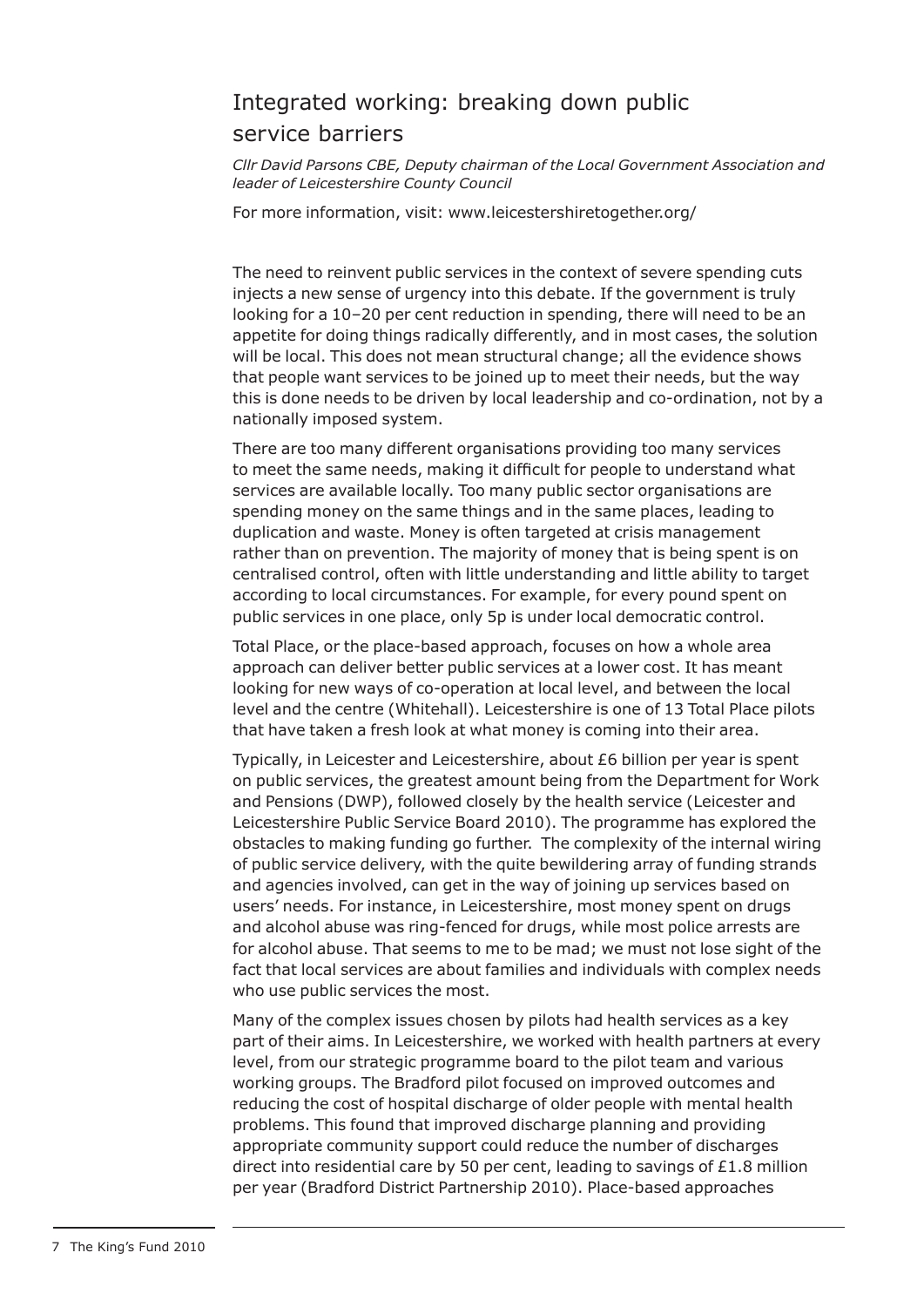are as much about changing the relationship between places and national government as about the relationships within one place. Getting sponsorship from key Whitehall officials was an important part of this process.

Joint working between health and social care is not new: over the past few years, we've had care trusts, integrated care organisations and 'Section 75' flexibilities allowing for things such as pooled budgets and shared staffing. More recently, we've had Linkage Plus and Partnerships for Older People Projects (POPPs), two government-funded programmes for joint early intervention and prevention services. There are also a number of local initiatives that are not part of formal programmes – for example, the Isle of Wight, which in 2008 introduced free home care for all people over 80. In the first year, this led to a 41 per cent reduction in residential care and a corresponding 28 per cent increase in those receiving home care. This led to savings of £1.4 million on residential care, £1.2 million of which was reinvested in home support (cited in Audit Commission 2010).

There is no 'one size fits all' for integrated working. It is for local partners to determine how much integration works best and what will be most effective in their area. Closer working should be focused on better services to meet the needs of users as well as efficiency savings, and we also have to remember that addressing the needs of older people goes beyond health and social care; wider needs such as housing, transport, leisure and learning all contribute.

There are, however, still a number of barriers to greater integration.

- *Reallocating NHS savings*: one of the findings from the evaluation of the POPPs is that only 2 out of 29 pilot areas were able to secure the reallocation of savings from the NHS back to social care.
- *Different targets and regulatory frameworks*: NHS and local authority partners still find that centrally imposed priorities make it difficult for them to integrate services.
- *Transparency and accountability*: health and social care partnerships need to have clear local accountability. Some partnership arrangements are complex, without clear accountability back to elected representatives. A place-based approach makes a compelling case for these barriers to be removed and replaced with more local freedom to determine priorities and allocate a common pool of resources to the most effective interventions.

What are the proposals from the government? We're pleased to see the commitment in the coalition agreement to breaking down barriers between health and social care funding, and the aim to help older people stay in their own homes for as long as they can. We also welcome the new commission on long-term care. There is an urgent need to build a national consensus on the way forward, and the Local Government Association (LGA) would like to make a strong contribution to the commission. Long-term care for older people is vital and we must address this together, but we must also guard against new barriers being put in place.

In the Queen's Speech on 25 May 2010, the new government announced proposals for a health bill that will include provision for directly elected individuals on the boards of their local PCTs. It will be important not to put at risk the real gains achieved from partnership working between local authorities and the NHS by introducing split mandates through directly elected individuals on PCT boards.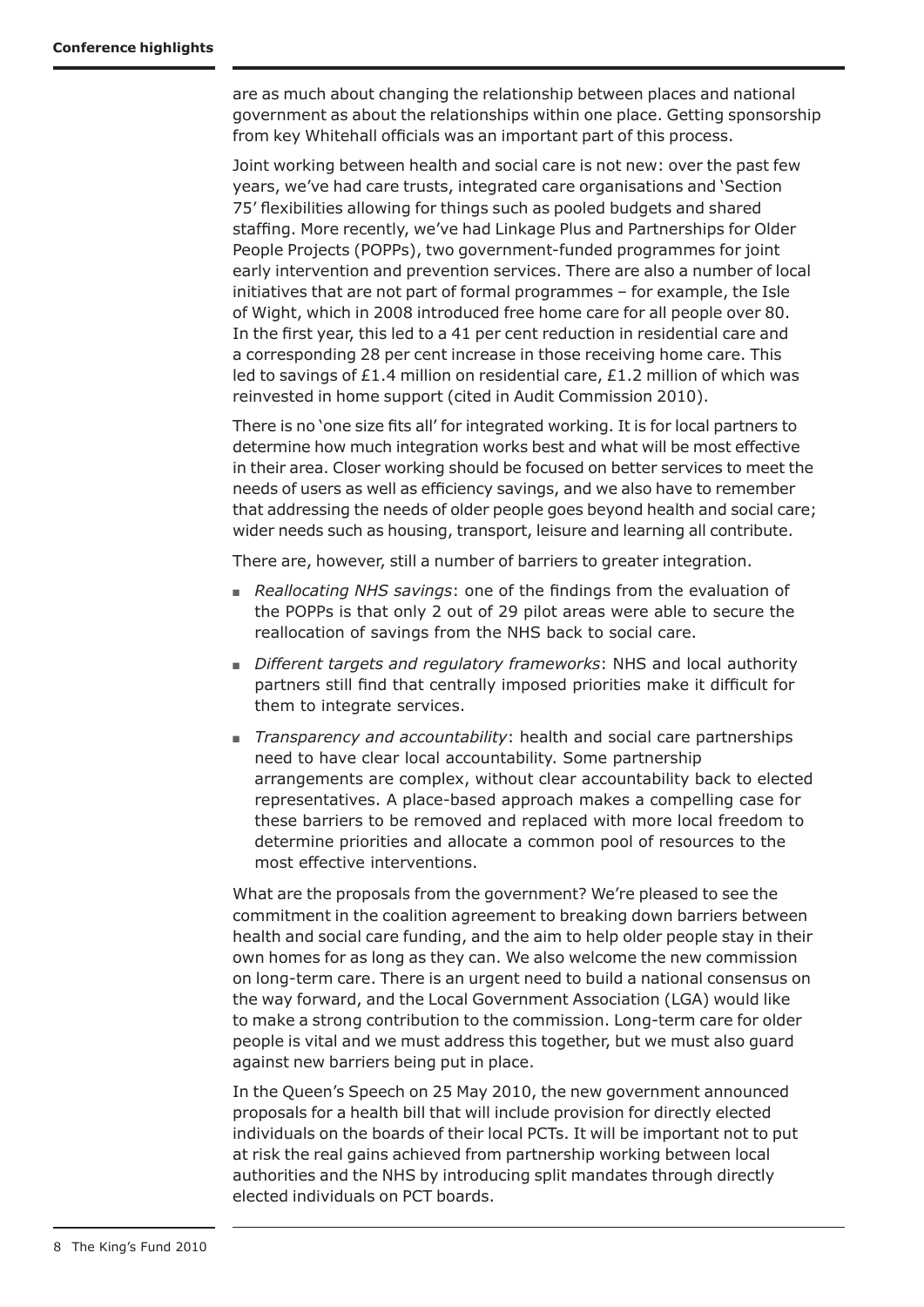Cynics might say that this just reinforces silos and actually doesn't encourage local cross-party working. The LGA will be looking at this in more detail and raising our concerns with the government. It has been announced that local government is to get a new power of general competence (HM Government 2010). This is good news; it will provide new powers to councils to do anything likely to benefit the local area and local residents, as long as it is within the framework that the LGA has been arguing for. We hope that this will help us to break down some of the barriers between public services. I understand that it has also been made clear that the new government does support the Total Place principles, with the caveat that we don't call it Total Place.

The LGA group set out a far-reaching but realistic set of proposals in a consultation paper, *Freedom to Lead: Trust to deliver* (LGA 2010). It's been clear for some time that the way we regulate and inspect public services is no longer affordable, so we welcome the announcement that the comprehensive area assessment has been scrapped. A radical new approach to assessing the performance of local public sector organisations is required. We want a single approach to assessment of place which should focus on outcomes delivered collectively by publicly funded bodies, and on the way in which the totality of public sector resources is used at local level. External inspections should be concentrated on areas where performance failure could cause loss or harm – for example, safeguarding children and adults – perhaps with the Audit Commission as gatekeeper.

We think that elected councils should have control over local spending via area 'place-based' budgets and be accountable directly to parliament, if not with a person from Whitehall actually sitting on the public service board. If we can be directly accountable to parliament – and actually I doubt we even need primary legislation for that – I think that is the appropriate way forward in cutting out funding agencies, ring-fenced budgets and the excessive reporting requirements that go with that.

Where next? We need to build on these place-based principles and ideas, and we need to see whole area working integrated and embedded across the public sector. Local government is ready to work with the new coalition government to reduce spending and reform the state. Councils are ready to strike a deal with central government that will see local government take full responsibility for delivering more for less. We must seize the moment and continue to invest energy in a new way of working so that, together, we can improve the lives of people around Britain. It will take dedication and effort, and it won't always be easy. But it is a prize worth investing in, and in the current financial climate, we can't afford not to try. We understand about efficiency; the challenge will be to improve productivity across the public sector. I believe that Total Place or place-based solutions are the way forward and that the case is unanswerable.

### *Key messages*

**The financial crisis is an ideal opportunity to think differently about public spending, but barriers to integration remain. Local government should be trusted to take responsibility for spending in their area via area budgets, with a different framework for local freedoms and accountability. This should be reflected in a new performance management and inspection regime, focusing on high- risk services.**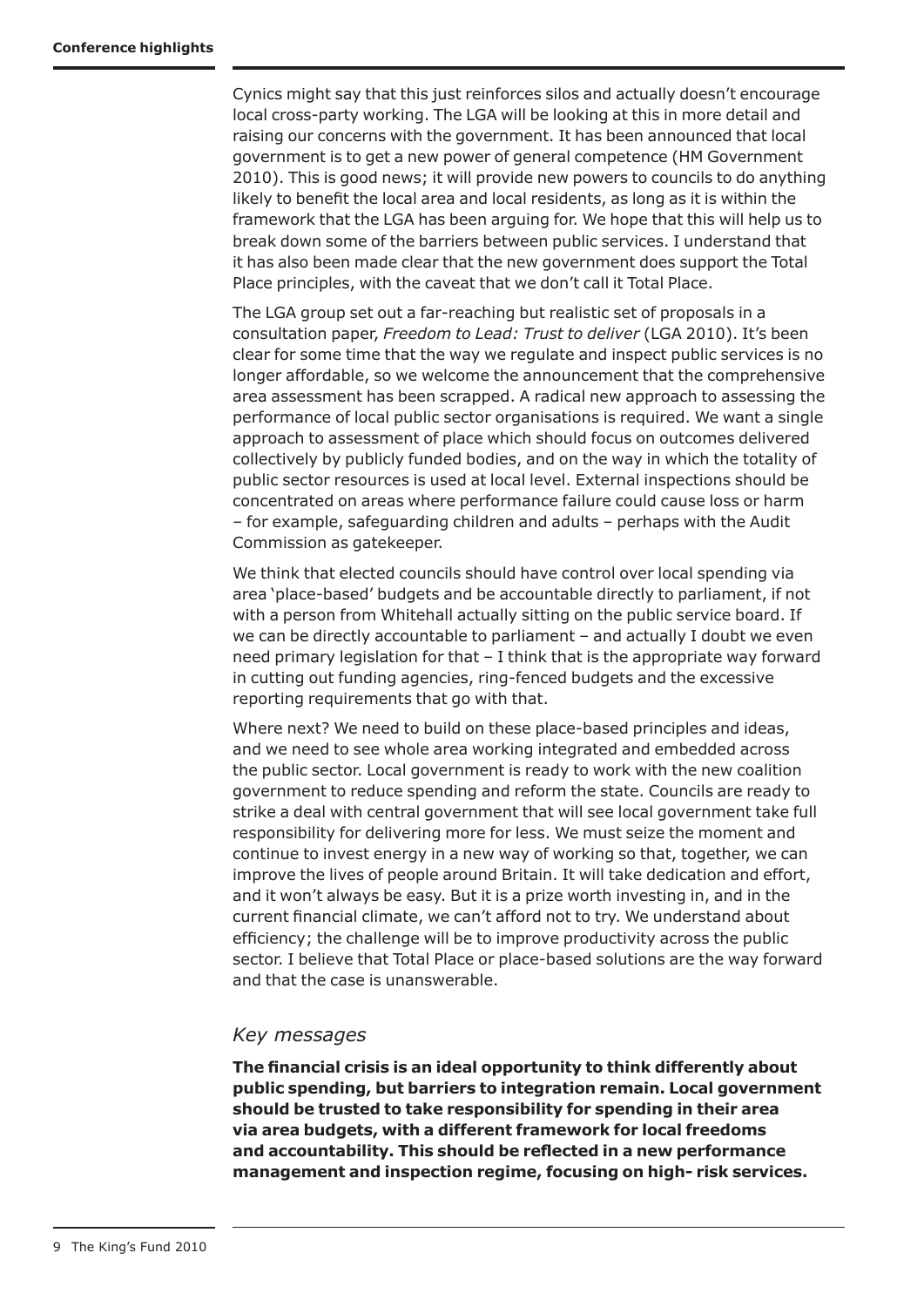# Collaboration or bust? Why the NHS should grasp the Total Place agenda

*Mike Attwood, Programme Director, Total Place Coventry, Solihull and Warwickshire*

For more information, visit: www.localleadership.gov.uk/totalplace/pilot/ coventry-solihull-and-warwickshire/

With a background as a PCT chief executive, I am very familiar with hard challenges of turning around financially challenged organisations and the risks of damaging services in order to achieve financial balance. Difficult conversations with council overview and scrutiny committees were dominated by what not to cut, rather than practical alternatives. And as chief executives, we can be too wedded to our organisations. I recall a community learning disability team manager who pointed out to me that while I was expecting him to work as part of an integrated team, local chief executives were still arguing about whether to have shared back-office services. So I welcomed the Total Place programme as an opportunity to have different kinds of conversations and explore different solutions. Total Place is about culture as well as counting, offering new ways of working together and better accountability.

Within Total Place, we start off by counting all the public sector money that's coming into an area. I think what is very different is the different working relationships with Whitehall. I have been working with a number of directorsgeneral who are thinking really hard, asking 'How do we get more joined-up strategy and more joined-up policy across government?' and 'How do we start understanding the large amount of national delivery spend that goes through local areas from central budgets – for example, Jobcentre Plus, benefits, and so on? This work is led by the Leadership Centre on behalf of the LGA group, who have provided really good support and challenge to us as pilots.

The scale of the challenge is beyond any single organisation. What we are trying to do is to take partnerships from marginal to mainstream, from maybe 1 or 2 per cent of our turnovers to mainstream joint ventures.

# *Why should the NHS be involved in Total Place?*

The NHS is comparatively highly performing (Commonwealth Fund 2007) but productivity, although beginning to rise, actually fell quite badly over the 10 years up to 2007. When PCT allocations are mapped onto spend on Payment by Results (PbR) in acute hospitals, they are very similar, so a lot of this money has gone straight over into acute care.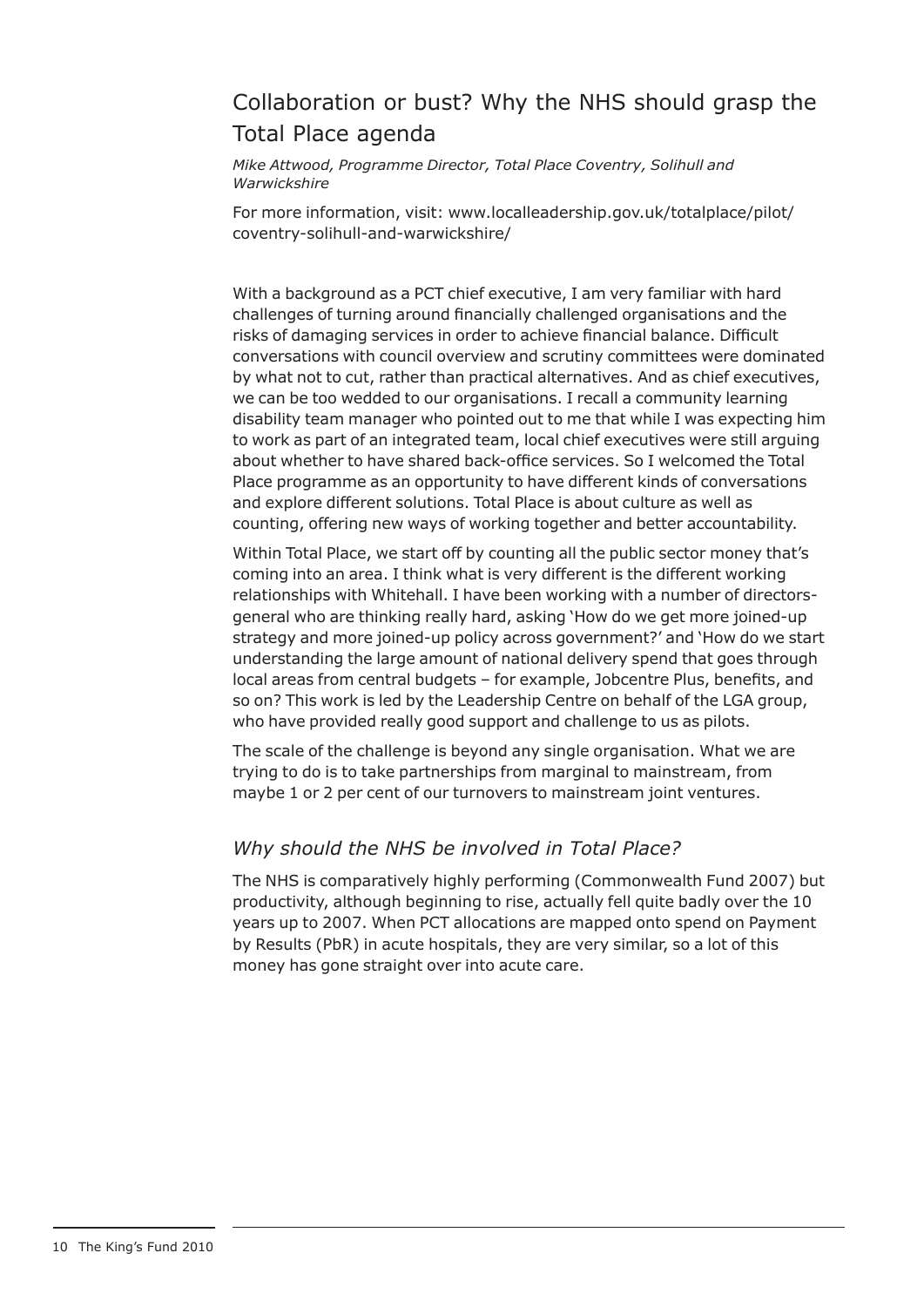### **NHS Context 1**

- Comparatively highly performing already (Commonwealth Fund 2007)
- Productivity fell by 4.3 per cent between 1997 and 2007 (Office for National Statistics 2009)
- 1.1 per cent increase per year needed for demographic growth alone (Harvey et al 2009)
- Efficiency needed by 2014 is 15-20 per cent (Nicholson 2009)
- The best-performing companies manageannual productivity increases of 2 per cent per year (IFS); we need 4 per cent (The King's Fund)
- Direct relationship between PCT growth in allocations and PbR spend

From a patient or client perspective, a 3 per cent rise year on year for type 1 diabetes in children means some fundamentally different approaches with schools, nurses and other parts of the system, as do increases in obesity among men.

Forty per cent of cancer deaths are still taking place in hospital, so a Total Place approach to palliative and end-of-life care is really important, because the biggest challenge with end-of-life care is helping the public to take a completely different approach to where people die. That is not something the NHS can do by itself.

Then, finally, certainly in urban deprived areas, there is growing evidence of correlation between GP practice size, unit cost and quality. Most members of the public understand the GP and they understand the acute hospital. Asking them to put all their faith into an intermediate care team or a rapid response service is difficult, as we haven't yet got alternative health services that feel solid and owned by the public. With democratic accountability, we may have a way of doing that – hearts and minds are very important. So the conversations we are having are about shaping hospitals differently and about how GP services are going to look.

### **NH S context 2**

- Type 1 diabetes in children is rising by 3 per cent per year (NHS Confederation)
- Male obesity has risen from 13.2 per cent to 23.6 per cent between 1993 and 2007 (NHS Confederation)
- 52 per cent of 2005/6 growth was hardwired into increased pay (NHS Confederation)
- More than 40 per cent of cancer deaths still take place in hospital (West Midlands)
- 13 per cent of bed days are excess bed days (West Midlands) – equating to 2 per cent of Coventry PCT turnover
- Growing evidence of correlation between GP practice size, unit cost and quality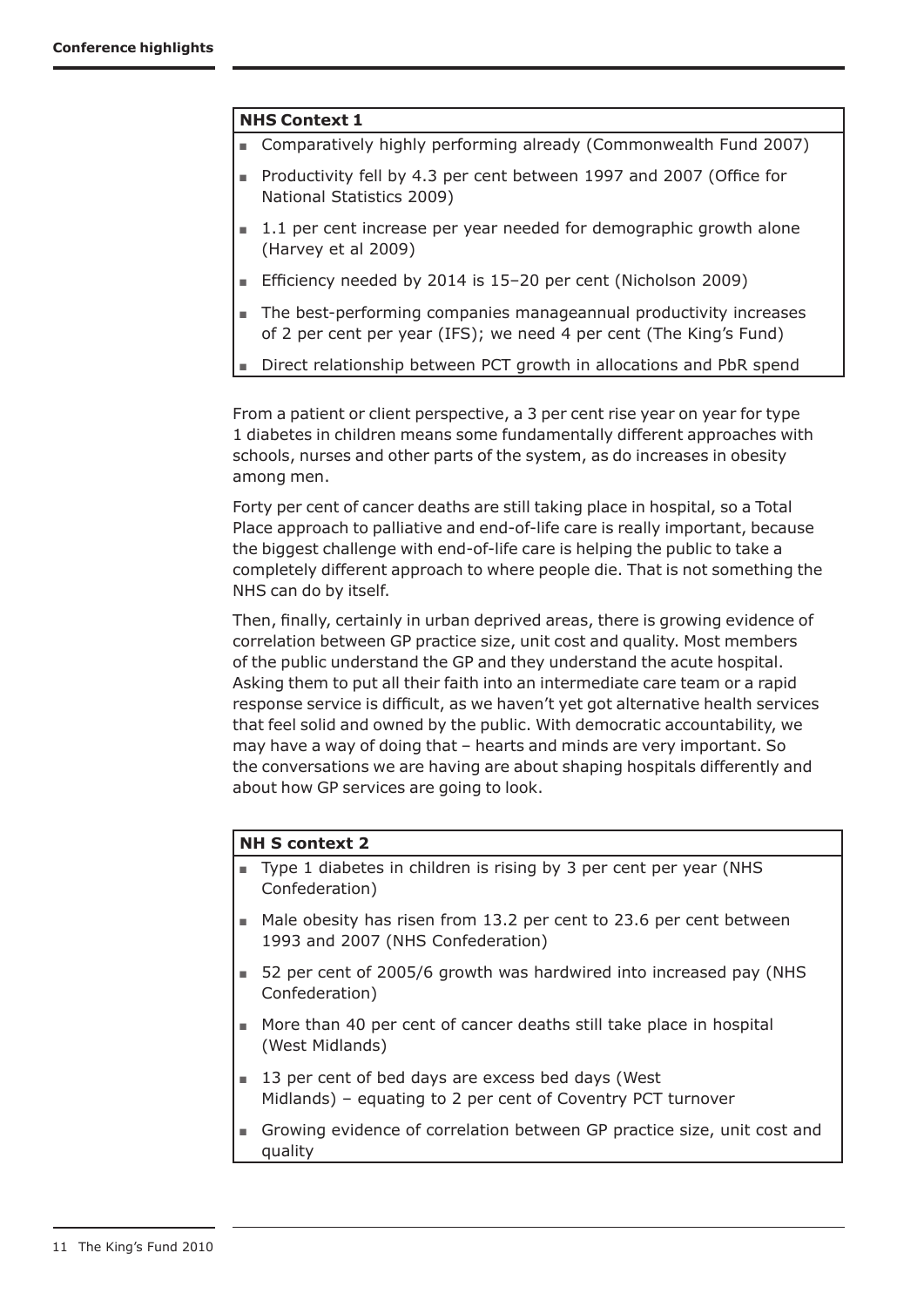#### **The Place** • Population of approx 1 million (an Coventry, Solihull & Warwickshire Sub-Region area for growth) • Diverse : urban/rural, younger/older, ethnicity • Centre of road and rail network • Existing partnership working Solihull Coventry • Strongest performing economic sub-Do region within the West Midlands Kenilworth • 49 Super Output Areas within the 10% most deprived nationally. Two thirds of these are in Coventry. • 88 Super Output Areas in the 10% Stratford-upon-Avor least deprived nationally • 1 unitary, 1 met. borough, 1 county, 5 districts • 2 PCTs, 1 Care Trust .<br>Copyright. All rights reserved.<br>vire County Council, 100019520. • 2 Police Authorities

**Figure 1 Coventry, Solihull and Warwickshire sub-region: defining the 'place'**

Coventry, Solihull and Warwickshire has a population of 1 million, so it is big enough to run specialised health services and complex council provision like strategic waste services, and to bring three tourism services together. There are three PCTs, three large local authorities and five districts – so although it's complex, it is manageable.

When we did our big count, the first thing we realised is that about 50 per cent of local spend is by national agencies. About £1 in every £6 goes to children's services, but critically, 70 per cent of the council spend goes through the Direct Schools Grant. This raises tricky issues for the government to think about – for example, giving more powers and money to schools and GPs is right, but if the council cannot then look at the Direct Schools Grant in terms of productivity and efficiency, this creates difficulties. I would argue that devolution of power and budgets should be accompanied by these services having to be accountable for value for money and the development of mature networks for this to happen.

We need to make sense of competing national drivers; although we want to work in a much more local way, there are tensions around how we make sense of a big expansion in GP commissioning and more power for schools. At the moment, foundation trusts don't really have the incentive to work in the whole system way that perhaps we need them to.

Late intervention with a young person not in employment, education or training costs four times that of a successful early support package. But unless you have a local concordat, police and probation save that money and health and education spend it. You have to have a place-based budget to be able to handle those kinds of shifts, because local investment streams need to change. The other issue for us is that capacity has to come out as well as shift. I think most of us in the NHS would say that we are going to have to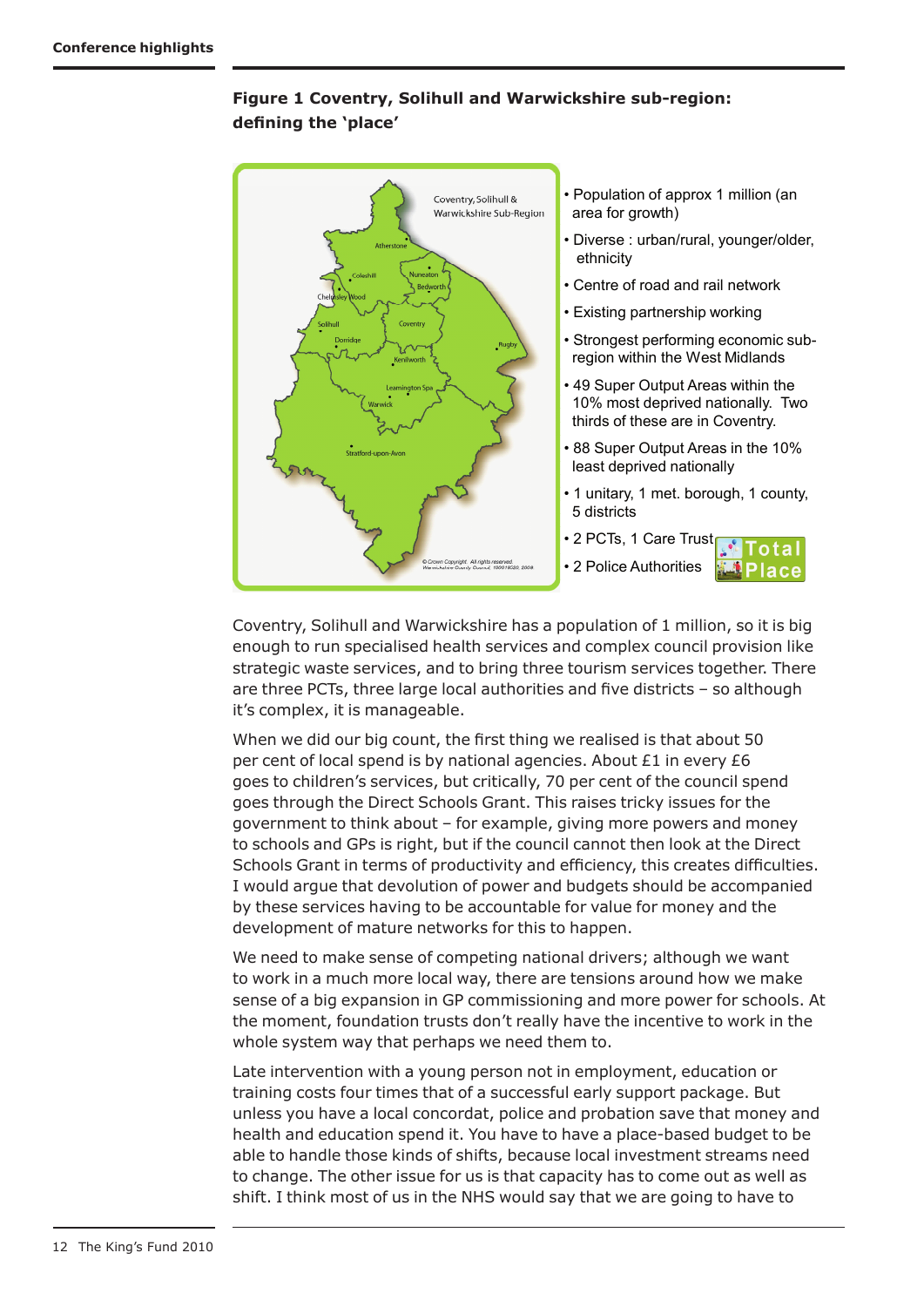take some buildings and probably some hospitals out of the system, and that is going to mean frank conversations with local and national politicians.

### *So what are we doing?*

We're working initially with children and young people and we're doing three programmes that are about services, taking manageable chunks of work that can be rolled out across the whole system.

- We're looking at how we can integrate child health and children's centres better. If we get single assessment working really well, the health service can stop providing some health centres and clinics that it doesn't need and we can probably stop spending 20 per cent on agency social work through the local authority, so you can connect small-scale redesign to quite large-scale savings.
- e're working on one, single bullying strategy to be implemented across three children's trusts so we can reinvest the savings back into better training, better publicity and better engagement. If that works, maybe we need one children's trust or one children's trust network so we can start collaborating in other ways strategically. The projects for young people not in employment, education or training work very similarly; how do you get a group of relatively autonomous schools and colleges to offer a more consistent but flexible offering for kids who are dropping out of the system, and how do you pool those savings when the police will save and the health service will spend? So these are little learning lab-type projects, which are very scaleable.
- We're doing a programme with the three school improvement services from the three local authorities to work towards one school improvement service. Within that, you might need some CAMHs (child and adolescent mental health services) advice and you might need some low-level health advice, given the connection between poor health care, poor health outcomes and poor educational attainment. So that is another approach to a shared service.
- We're working with central government; the last government announced a reduction in children's field forces, (the children's equivalent of the national support team) from 36 to 29. If you are central government, you're probably not going to give improvement resources out to 150-odd PCTs, but actually you might to a subregional partnership that has shown itself mature enough to be selfimproving. We think you can be drawing a new line between inspection and regulation.
- We're working on shared services. We've started with school recruitment services but we're about to try and move towards an HR service that's joined up across the whole system.
- Finally, we're trying to build capacity, so we are shaping up a subregional learning and leadership academy, and we're hoping to move towards one observatory.

So our overall approach is this new concordat with central government, starting with children's services, but making sure that we present ourselves as an accountable and mature sub-region. We have taken small projects that we think are scaleable and we are trying to be realistic about the fact that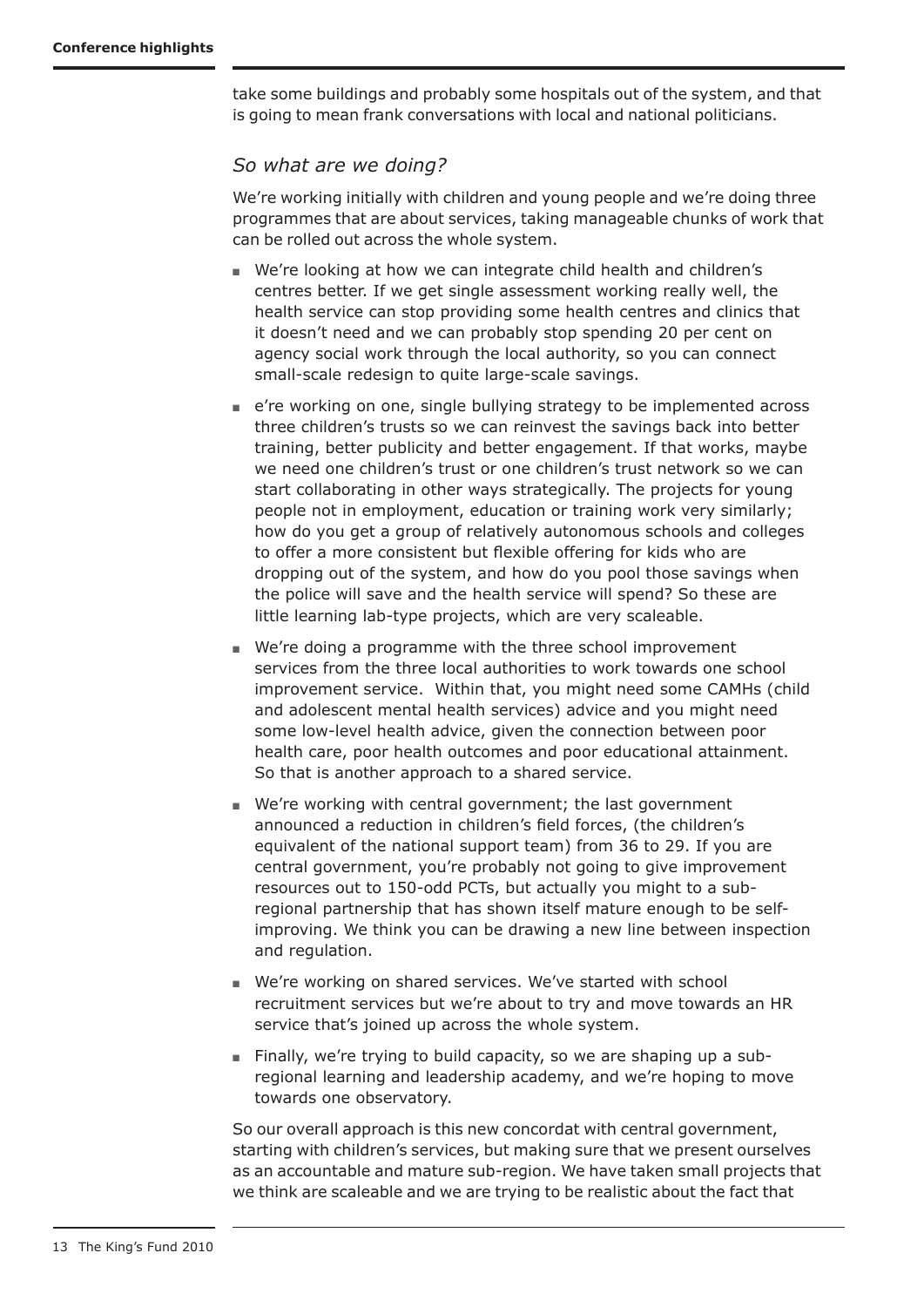we are going to have to do traditional value for money work as well as this transformational stuff. Total Place is not a silver bullet. We are just about to do some modelling with the strategic health authority (SHA) to make sure that the QIPP (quality, innovation, productivity and prevention) plans for Coventry, Solihull and Warwickshire do align, and we haven't got perverse incentives running across the system.

The Design Council is helping us on the children's centre work, using proper design principles and working out how to use what they call 'customer insight' in design work, which can be very powerful. Some of these user stories are almost what I would call 'guilty knowledge' – once you know it, you have to do something about it. Through this leadership academy, we are trying to set up a lean practitioner network, because we are finding that middle managers are better equipped than senior managers these days in terms of lean technology and efficiency reviews. However, we do not have enough critical mass within our managerial workforce in terms of how you engage with the public, how you do a lean review, and some of the science of actually doing service redesign. We're working with Warwick Business School to develop this capacity quickly.

# *What is the concordat?*

The concordat is a deal between central government and us as a sub-region. It's about trusting local systems to respond and deliver, and it represents a very different approach to national strategy.

Taking children as an example, Every Child Matters has been a good overarching way of developing children's services, but it builds on what the Department of Health does with the PCT separately – so the single system tends to get built on to existing individual systems rather than being created as a whole system from scratch. So I would argue that the Department for Education should be the lead for children's strategy and we need stronger regional ministers so that the dialogue between central government and the local system is strengthened.

Aligned target setting and performance regimes are very important, and less ring-fencing would bring new financial rules, involving place-based financial allocations and what we would describe as a three- to five-year programme of 'Better for less' – a system-wide plan that will replace targets with 10 outcomes. That should be tied to a Total Place or a place-based budget, and within that, we should build local partners of national delivery organisations. For example, we think there is a case for a devolved approach to Jobcentre Plus budgets.

The concordat also needs to include a fair degree of political nerve because the 'Better for less' plan will involve some decommissioning and will include some system change. It can't be a three-month consultation; it has to be done in a very different way, and we think that that needs to be piloted, and would propose most probably doing it with children's services first.

# *What are we learning?*

We are moving from an intellectual to an emotional understanding that we are co-dependent as organisations, and that political leaders and chairs have to be in this together. Partnership is gradually becoming core rather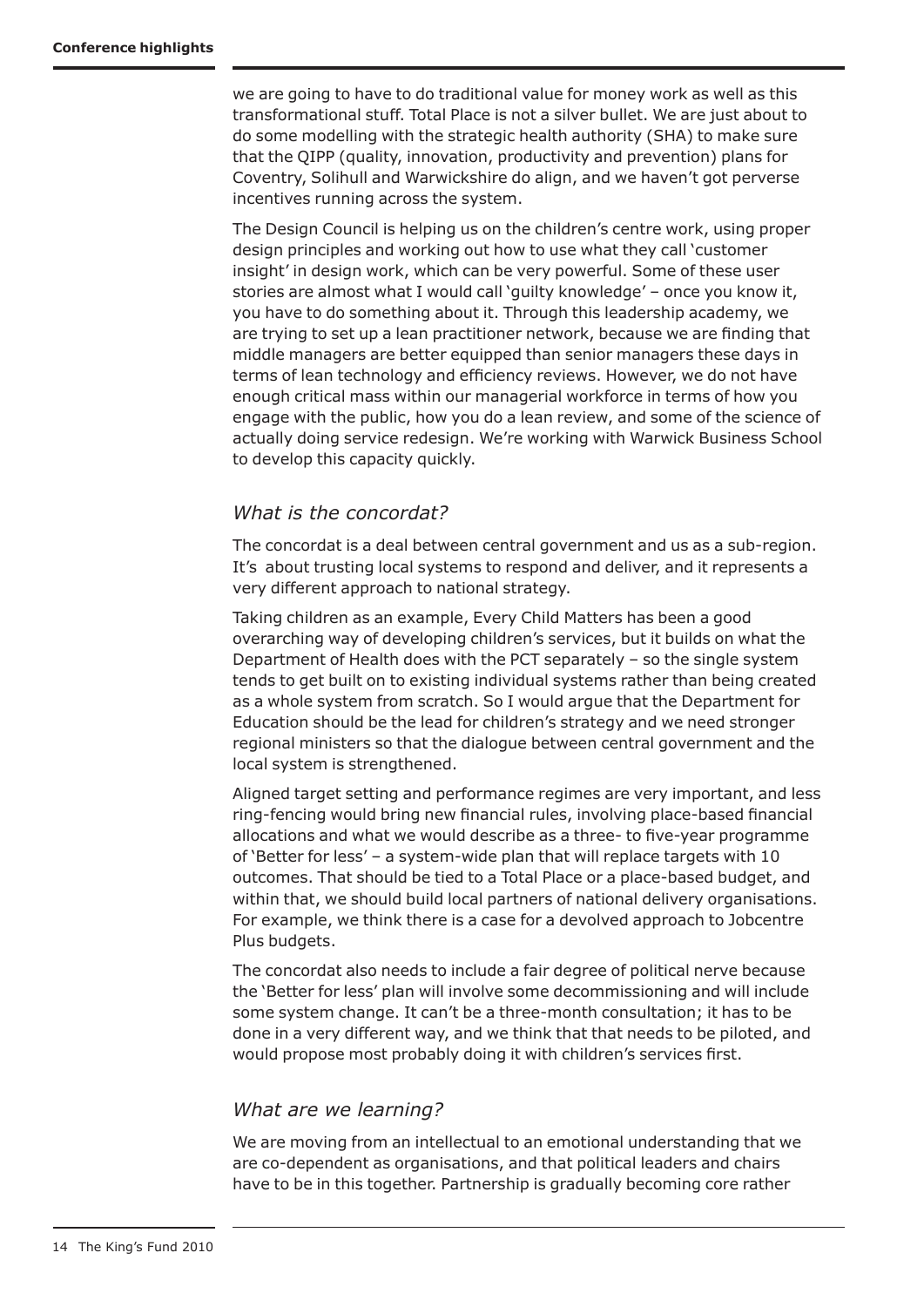than extra. The national–local element is what is really different about this. I think there is an issue about the incentives that we have as chief executives and senior managers – the duty of partnership needs to be strengthened significantly. For the NHS, I think it is clear that some savings are going to have to be invested in other parts of the system (for example, into social care), and I think local authority leaders might feel more brave about having conversations about whether a hospital is viable and whether to build strong community health and social care services.

The Department of Health QIPP programme nationally still feels parallel to much of this work. In the short term, however transformational we want to be, we have got to risk assess each others' savings plans in the here and now to make sure we don't damage each other. There are some quicker wins: we will get out of some buildings quite quickly, we will get some big agency and locum staff budgets down quite quickly, and we are taking our two next big steps. We are just about to do a big optimal care pilot around older people, and the local authorities have just agreed to pool all their sub-regional working. Actions are beginning to speak louder than words.

### *Key messages*

**The changed financial context for the NHS gives a new impetus to finding new ways of working. Total Place offers fresh opportunities to have different conversations with partners, develop better accountabilities across partnerships and a different relationship with central government. Design principles can be applied to small projects, which can then be scaled up and rolled out across other organisations. Concordats can be a powerful tool for implementing Total Place solutions. Local organisations need to recognise their co-dependency.**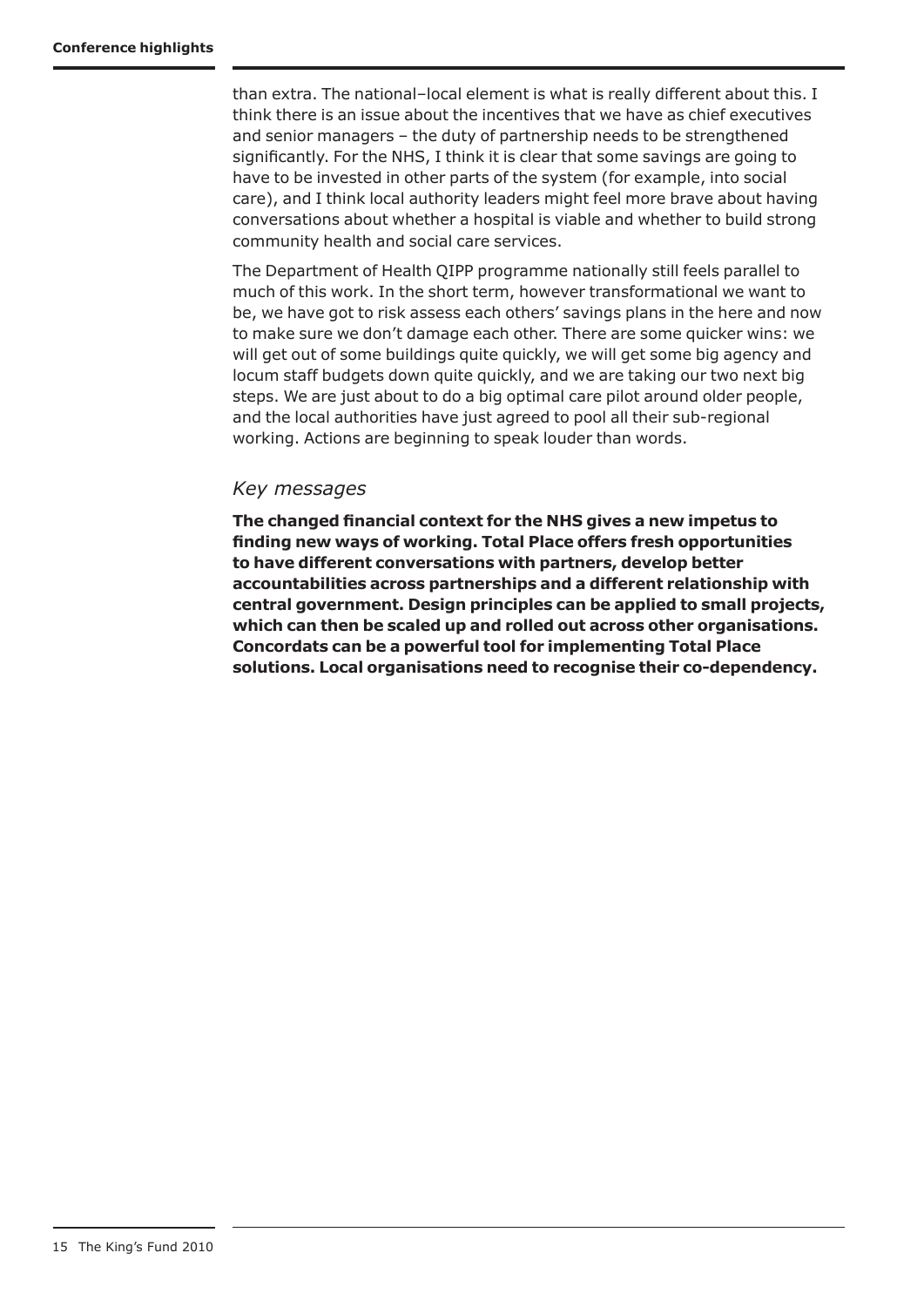# Lessons from Total Place 1: the Birmingham experience

*Alan Lotinga, Director, Birmingham Health and Wellbeing Partnership*

For more information, visit: www.bebirmingham.org.uk/documents/TP\_ Birmingham\_Final\_Report\_version\_2.pdf

I am Director of the Health and Wellbeing Partnership, which is a partnership between Birmingham City Council and the city's three PCTs. The whole of the city council is involved, but particularly adults and communities, social care, children's services, housing, and constituency services. I am a city council employee but I am co-funded by those partners.

As one of the 13 Total Place pilot programmes, we structured our work around 4 programmes and 15 work streams. The four programmes are:

- needs and engagement, including the joint strategic needs assessment, community engagement
- health inequalities, which range from obesity, life expectancy, infant mortality, improving health and increased employment, to tobacco control/smoking cessation
- joint commissioning, where we have established a Section 75 agreement across mental health and learning disability which I'm told is the biggest in Europe, and work streams around delayed transfers of care and complex care. Knowledge management is crucially important; we have got to make progress on joint information, joint intelligence, joint data and the use of that. We want to pick up the baton around things like intermediate care enablement
- personalisation, which covers areas such as individual budgets, end-oflife care, carers and so forth.

# *Key health challenges in Birmingham*

In terms of health inequalities, there are some particular things that apply to Birmingham. First, it's quite a young population, and the projections are that it will stay fairly young. We do have particular challenges with black and minority ethnic older populations in the coming years, but generally, we have poorer people who spend more time grappling with deprivation and ill health, and they don't tend to live as long. Second, child poverty is a huge challenge in and across Birmingham in terms of its scale and its concentration. One crucial example is infant mortality rates. For a while now, Birmingham's infant mortality rate, in terms of youngsters surviving the first 12 months of their life, has been at least twice the national average, which is unforgivable. This is a health improvement, health inequalities priority, and must not be dropped because the system changes around you.

# *Total Place themes*

In terms of our Total Place pilot, we had six themes:

- gangs
- early intervention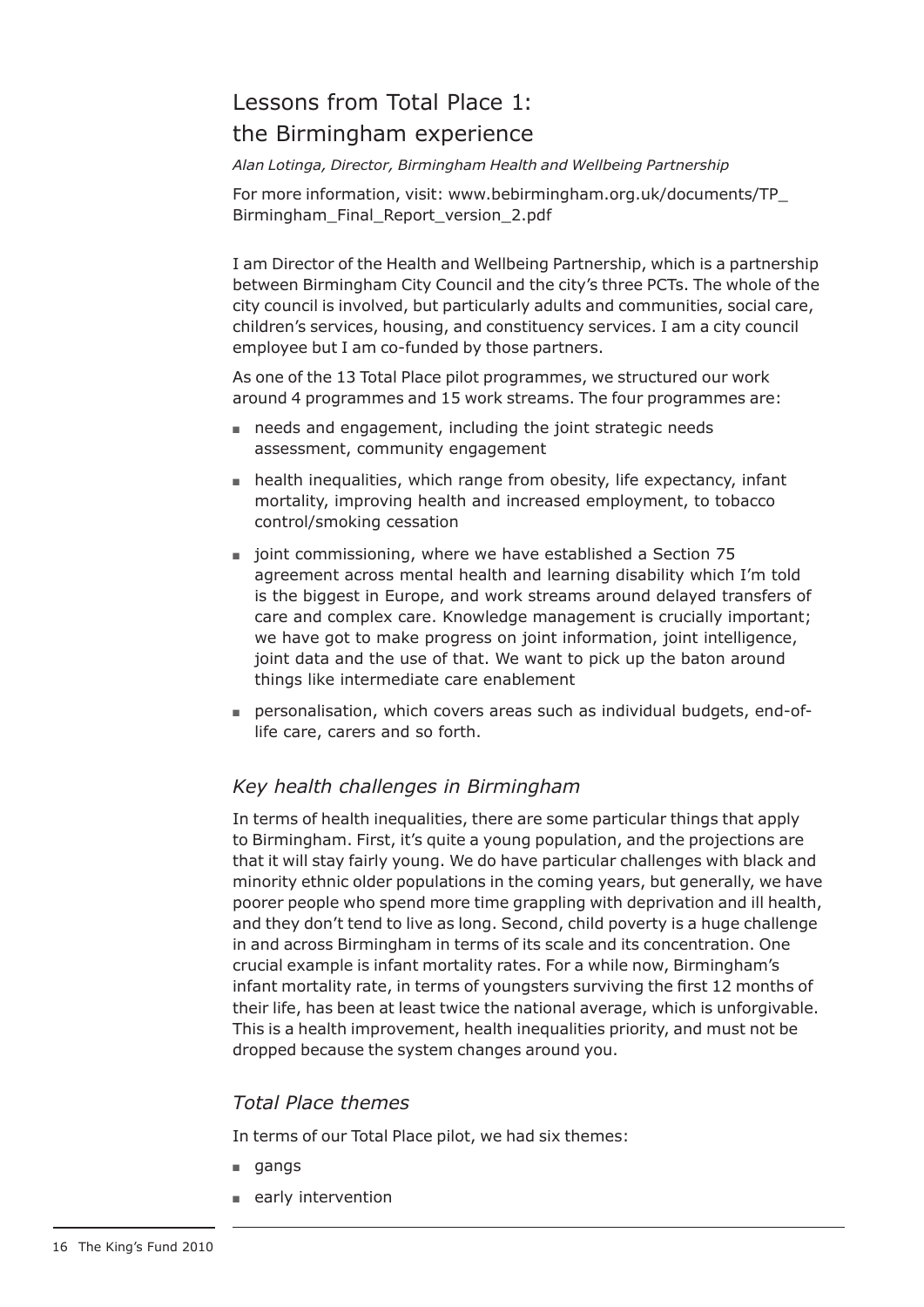- learning disability
- mental health
- drugs and alcohol
- community demonstrator (East Birmingham).

If you visit www.birmingham.org.uk you will see our February 2010 report to the Treasury on the Total Place pilot, and you'll see a lot more detail on each of these themes and generally, in terms of the Total Place experience.

In terms of early intervention, we established that the city council could expect to generate savings of about £400 million by investing another £40 million over the 15 years, but only 25 per cent of that would accrue back to the local authority.

We are talking about large-scale pooled budgets and joint commissioning in learning disability and mental health, but also trying to take advantage of the personalisation and co-production agenda, reducing the average cost of care packages for people with learning disabilities over the next 10 years. We currently spend about £54 million on 260 people in Birmingham with learning disabilities, which is, on average, £200,000 per person. That's not to say we shouldn't be spending a lot of money on those 260 people, but you can see why there is an emphasis on high-cost packages.

In drugs and alcohol, we are redesigning services to dramatically reduce the number of people with drug abuse returning into the system, and also people with severe alcohol problems attending hospital. The community demonstrator pilot is particularly interesting because it has heavy involvement from the NHS in a particular part of east Birmingham, and among other things there, we are trying to concentrate on a more productive joint use of joint assets, generating community hubs and aligning our respective modernisation and transformation agendas.

The Total Community demonstrator project in east Birmingham shows how Total Place can work in a particular geographic location by focusing on a relatively deprived area. This offers a geographical prism through which we'll see a range of these things being tested and aligned and our respective modernisation programmes really put to good use rather than going their own separate way.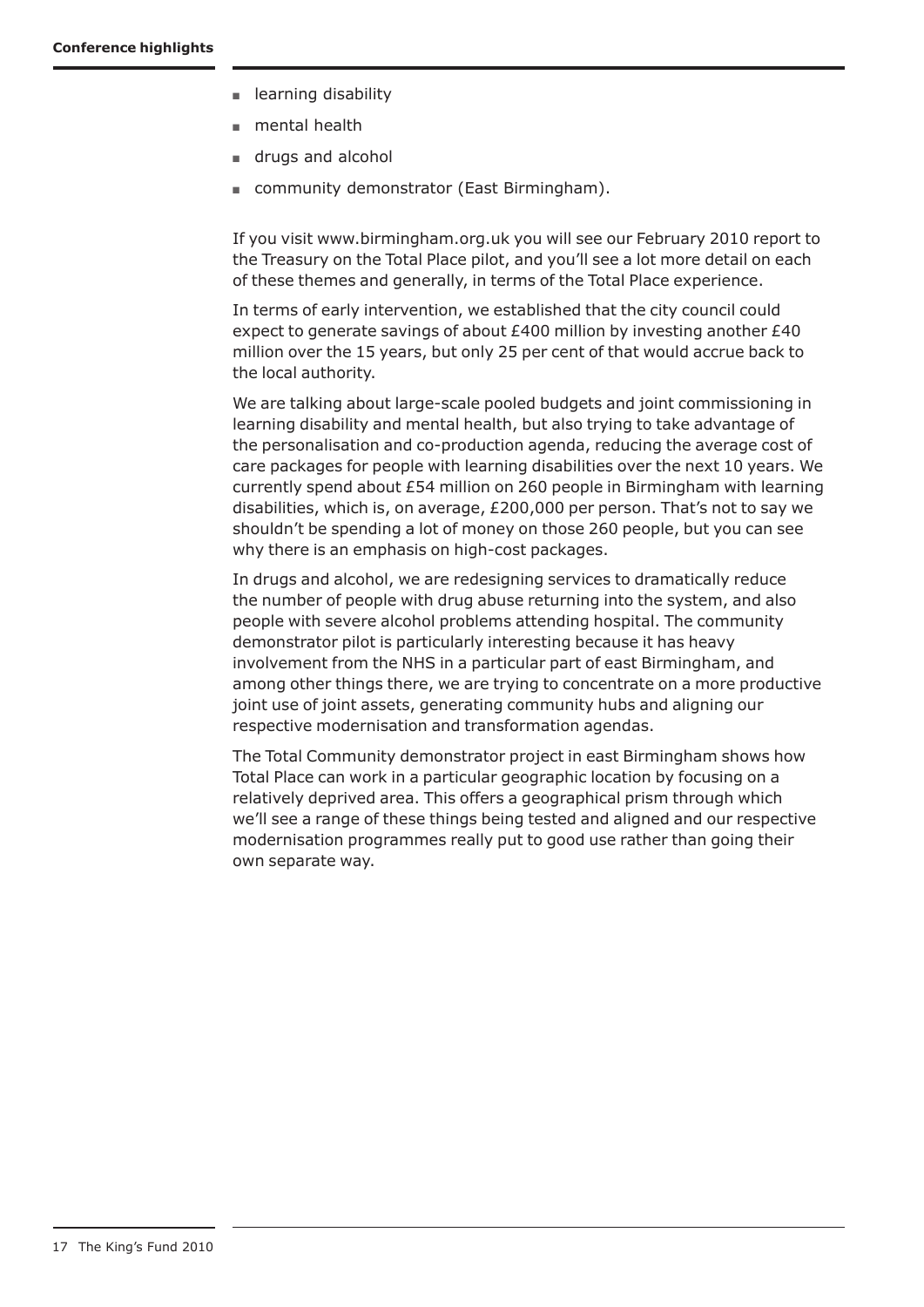### **Key facts relating to the Total Place themes in Birmingham**

 We have about 18 funding streams supporting offender management; there are about 100 public buildings in one constituency alone and there are 10 parliamentary constituencies across the city. Each high-contact family primarily dealt with by children's services and a range of partners, including the NHS, currently costs the public purse about £250,000 each year.

We have 24 dependent drinkers, costing £2 million per year. We have two dynastic crime families that have cost the criminal justice system alone nearly £40 million over the past 20 years.

 A 1 per cent fall in smoking prevalence could save about £17 million per year for the local economy in terms of sickness absence, for example. This is across the private and public sectors.

 Some 53,000 people across Birmingham and Solihull claim what used to be called incapacity benefit; we know from surveys and conversations that at least 20 per cent of those people are eager to work, so the NHS is key in terms of 'fit for work' notes, and is also a big employer.

We have some 41,000 falls each year, more than half of which result in avoidable health and care costs and long-term disability.

# *How to build on our current work*

There are four areas here that we need to do more work on to establish this as the way things are done in Birmingham.

First, we need collective leadership and new governance. We need to rationalise and properly resource capacity so that we can deliver on the specifics rather than just continue to talk about them. With work around depression and early onset dementia, guns and gangs, and falls prevention, the case is there and we need to get on and roll it out. There have to be some really brave decisions around capacity – we can't spend extra money, so we have got to stop doing some things.

Second, we need full scrutiny and oversight, but we already have far too much bureaucracy around scrutiny and reporting. So one of our key priorities over the next weeks and months is to get more trust and simplicity in the system. We need better communications and marketing, both internal and external. A budget for Birmingham is a key aspiration. This involves risks, and prompts fears of taking over the NHS budget. But the budget needs to be increasingly signed up to outcomes, not organisations. It has got to get the right time-frame balance between short-term investments and disinvestments, and long-term gain. This has to be evidence based, which is why knowledge management is a top priority for the Health and Wellbeing Partnership. Risk sharing has got to be made explicit; there is no excuse, the devil is in the detail.

Third, we need to make the most of research and intelligence. There is some great work that has been done elsewhere in the country on Total Place and other initiatives in terms of engine rooms for change, generating proven data that people can trust and use.

Fourth, we often talk about self-sufficiency, but if we are not connecting with the citizens in some practical and effective ways, we will miss the obvious,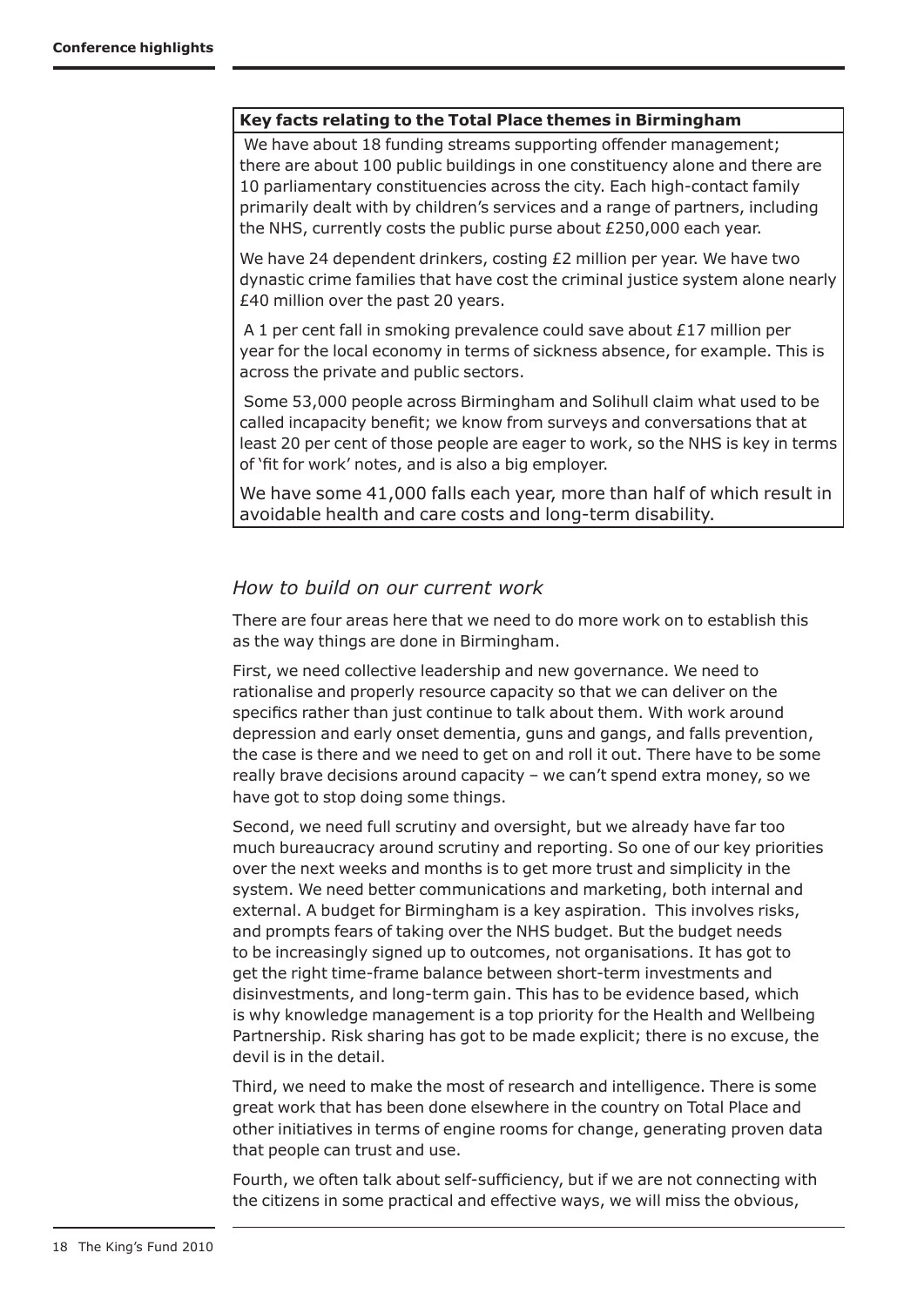and just continue to do things 'top down', so there is a real challenge. We need to work with key allies, crucially GPs, so that we move from people saying simply 'I work in my organisation' to 'I work for Birmingham'.

To conclude, enthusiasm and expectations around Total Place have built up and we really need to deliver now. We have laid some fantastic foundations. Increasingly, colleagues in the NHS are getting up to speed, alongside everything else they are having to deal with. We are clear about what we want to do next in terms of the broad areas I have outlined. We now need to get on and do it and earn some trust. In areas like falls prevention, we need to actually get some things in place, show the savings, and show the better outcomes (even if it is within a single agency situation), so we can build on that trust and grow it across agencies. It will be an interesting year.

### *Key messages*

**Birmingham's city-wide approach aspires to achieve a 'budget for Birmingham'. Together, the council, PCTs and other partners have demonstrated the potential benefits of better outcomes and reduced costs; realising these benefits will require collective leadership, new governance and a focus on delivery.**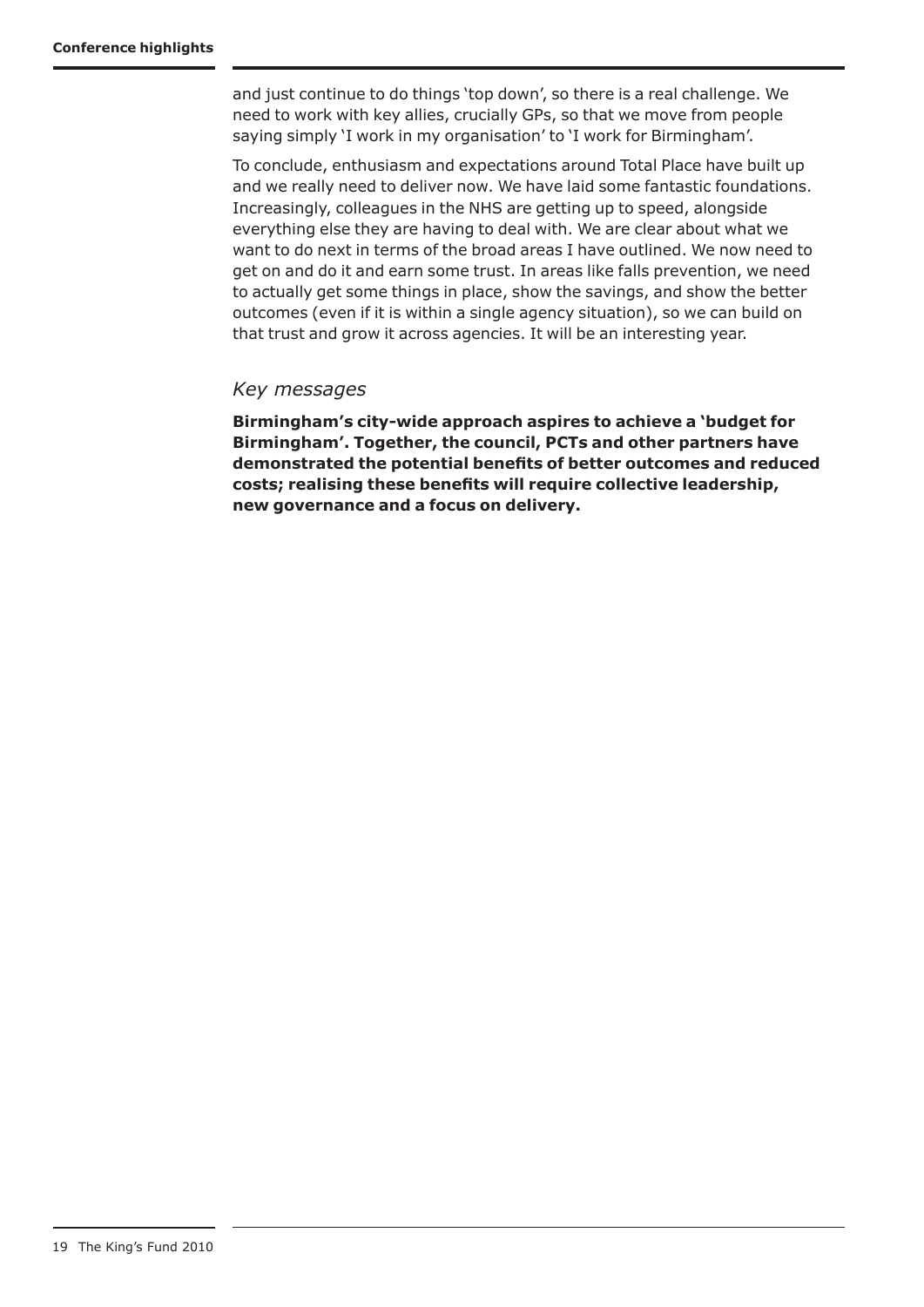# Lessons from Total Place 2: the Bournemouth, Dorset and Poole experience

*Phil Swann, Project Director, Total Place Bournemouth, Dorset and Poole, and Programme Director, Shared Intelligence*

### For more information, visit: www.dorsetforyou.com

Betty is 86, and lives in rural North Dorset on her own. She often gets nervous at night, and got in the habit of dialling 999; an ambulance would come and take her to hospital. This was costing the NHS around £19,000 a year. Her GP spotted this pattern and arranged for a local voluntary group to phone Betty at least once a day; Betty could also ring them instead of 999 if she felt nervous. We discovered there were hundreds of women like Betty across Dorset, and many unnecessary hospital admissions. The question we addressed through our Total Place pilot programme was: How can we get improved outcomes at less cost through greater collaboration between agencies, a different sort of engagement between the state and local citizens and communities, and a genuine focus on place?

### *Focusing on support for older people*

The focus of Total Place in Bournemouth, Dorset and Poole has been on support for older people; it has involved one county council, two unitary councils, six district councils, two PCTs, the police authority and the fire authority. Organisations have carried much historical baggage and partnerships have not been easy.

The area had a high and rising level of emergency admissions to hospital, particularly among older people. There was historically low local authority spend on social care for older people, and some stark differences between the three main authorities, with high levels of residential care in Bournemouth and very low levels of residential care in Dorset and Poole. There had been a recent significant increase in investment in preventative activities, such as the example above.

Evaluations showed that prevention was working, but expenditure on older people in hospital and emergency admissions continued to shoot up. This suggested that investment in preventative activity was having no impact on the health and social care system and was benefiting only a few individuals. This was the context for our work on Total Place.

### *Achieving better outcomes*

Our objective was to inverse the triangle of care – to shift the focus of investment towards activity in or near people's homes rather than in hospital. We knew that at least 30 per cent of older people admitted to hospital in an unplanned way were avoidably admitted and need not be there; the NHS was able to supply some very rich data on this. We calculated that if we could divert 15 per cent of those avoidably admitted and had their needs treated either in their homes or closer to home, the annual saving would be around £18 million.

The cost of alternative provision for those people, and beginning to ramp up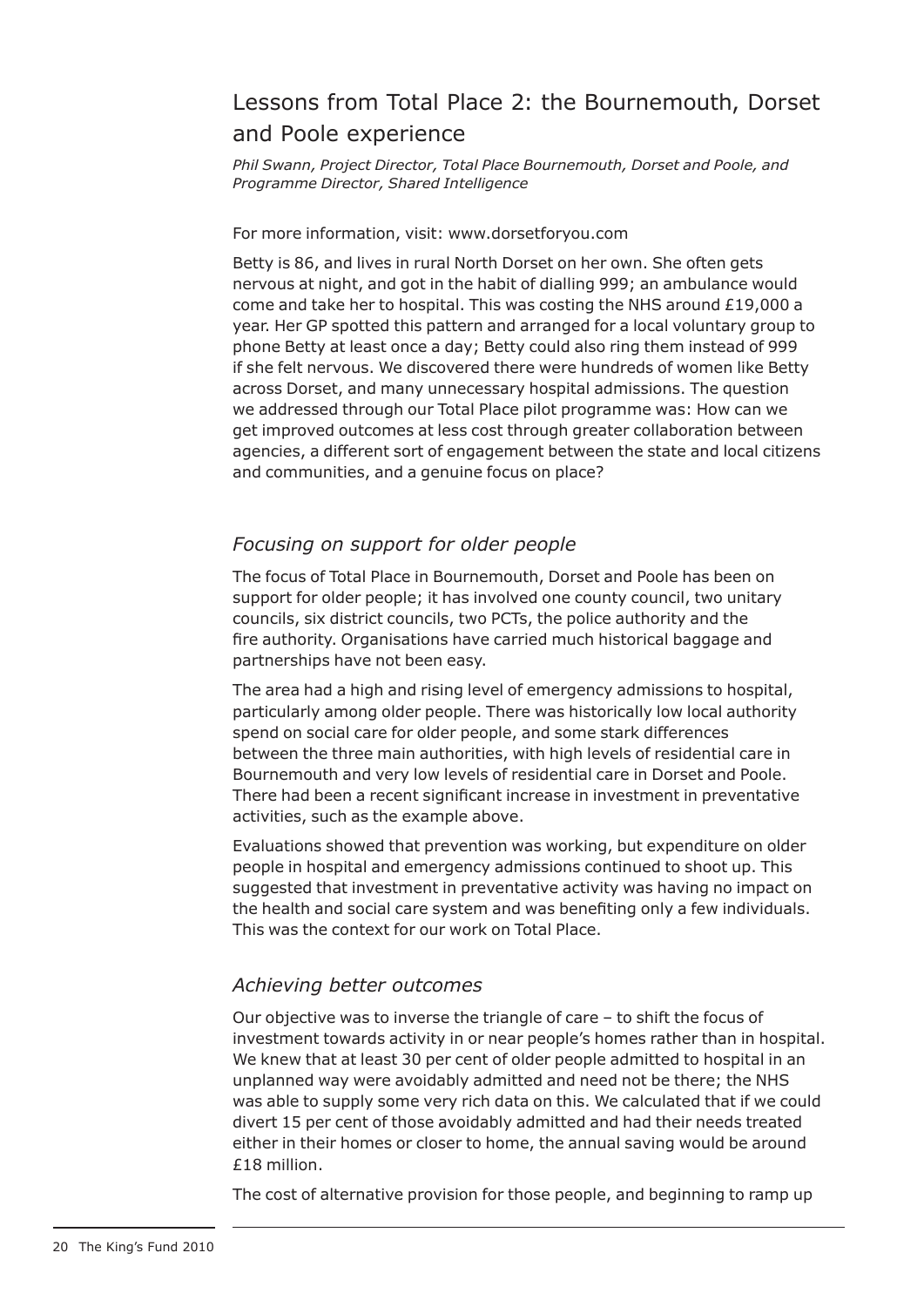a genuinely preventative approach, would be about £6.6 million a year; we also identified 'social capital' – genuine low-level community-based activity – as an important element of the preventative activity. An additional  $£1$  million investment in that low-level community activity across Bournemouth, Dorset and Poole would transform the level of provision.

So is it possible to get improved outcomes for older people in Bournemouth, Dorset and Poole at a lower cost? The maths – £18 million savings minus £6.6 million on preventive services and £1 million on social capital – are selfevident. And it was clear from survey work that older people showed a strong preference to receive care closer to home rather than in hospital.

# *Key challenges ahead*

There are some significant challenges arising from our work on Total Place. The first is the whole question of political leadership at national and local levels. Although most of my career has been spent outside of the NHS, some of it in transport, I quickly concluded that acute hospitals are a bit like the M25. For as long as they're there, they will be full, so there has to be a grown-up debate, nationally and locally, about the need to significantly reconfigure hospital provision in order to realise the savings that we've identified. I remain unconvinced that there is the political appetite for that, either nationally or locally. Creating the conditions in which a grown-up political debate can happen is the key to achieving improved outcomes at lower cost in relation to services for older people. This applies as much locally as nationally.

Then there are a number of very important organisational and cultural issues for local organisations. The most obvious arises from data which show that most avoidable admissions to hospital happen after 6pm on weekdays or at weekends. Ensuring that alternative provision is available every day of the week, 24 hours a day, is an important shift that is necessary if we are to achieve improved outcomes at lower cost.

Even more challenging is the whole question of building trust and confidence in alternative provision throughout the system, from paramedics through to GPs, commissioners, and clinicians in A&E departments. Part of this challenge will involve de-medicalising some of the needs and problems that are presented to the system. Betty did not have a health problem as such – she needed a phone call, not an ambulance or a hospital.

Finally, there are some key governance and financial management issues. Achieving better outcomes at lower cost, in crude terms, involves local government spending a little more in order to help the health service save a lot more. But the challenge of getting a sensible debate about achieving this locally was kind of soured by a view among health colleagues that local government was underspending anyway. History, and perceptions of history, were undermining the capacity for an open dialogue about moving resources from one budget stream to another.

A further consideration arising from our work was the necessity of tackling difficult service reconfigurations at sub-regional level because of hospital catchment areas. All three councils and their NHS partners had to be engaged, and this complicates the effects of history and fears of takeover in either direction. There needs to be a strong and genuine desire to overcome these obstacles in order to achieve better outcomes for local people.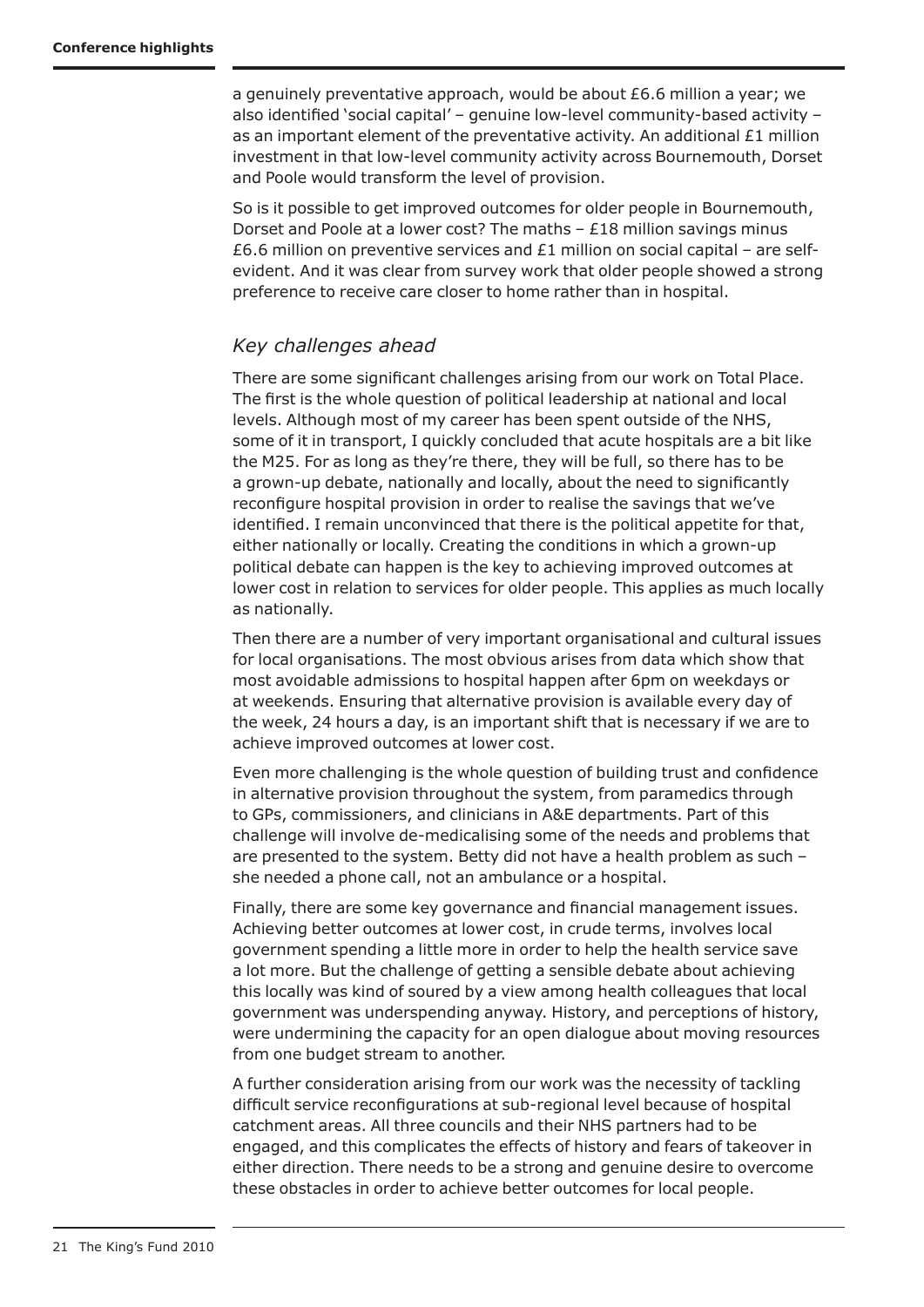# *Lessons learned*

There are some clear lessons from the Bournemouth, Dorset and Poole experience for those who want to emulate this approach in their own area.

- Buy-in is everything, not only across organisations but also within them – heads of service and directors of service as well as chief executives and leaders.
- Keep it clear and as simple as possible, focusing on the outcomes you want to achieve.
- Maintain momentum: the very challenging timetable imposed by HM Treasury did actually help to avoid slippage.
- Maintain ambition: one of the most effective things we did was to have an external challenge day, where we invited representatives from other authorities, from Whitehall and Westminster, and from organisations like The King's Fund, to come and constructively challenge what we were doing. The level of ambition locally shot up after that day.

Those of you with children will recognise the importance of play as a way of learning. This can apply to organisations too. Total Place – planned and implemented in a focused way – provides an opportunity for organisational play, to extend the ambitions of what you can achieve locally.

# *Key messages*

A place-based approach has identified substantial savings from reduced hospital admissions and care closer to home; the reconfiguration of hospital services on which this depends requires mature political debate and an open dialogue between partners about moving budget streams. Winning the trust of professionals in alternative services is vital.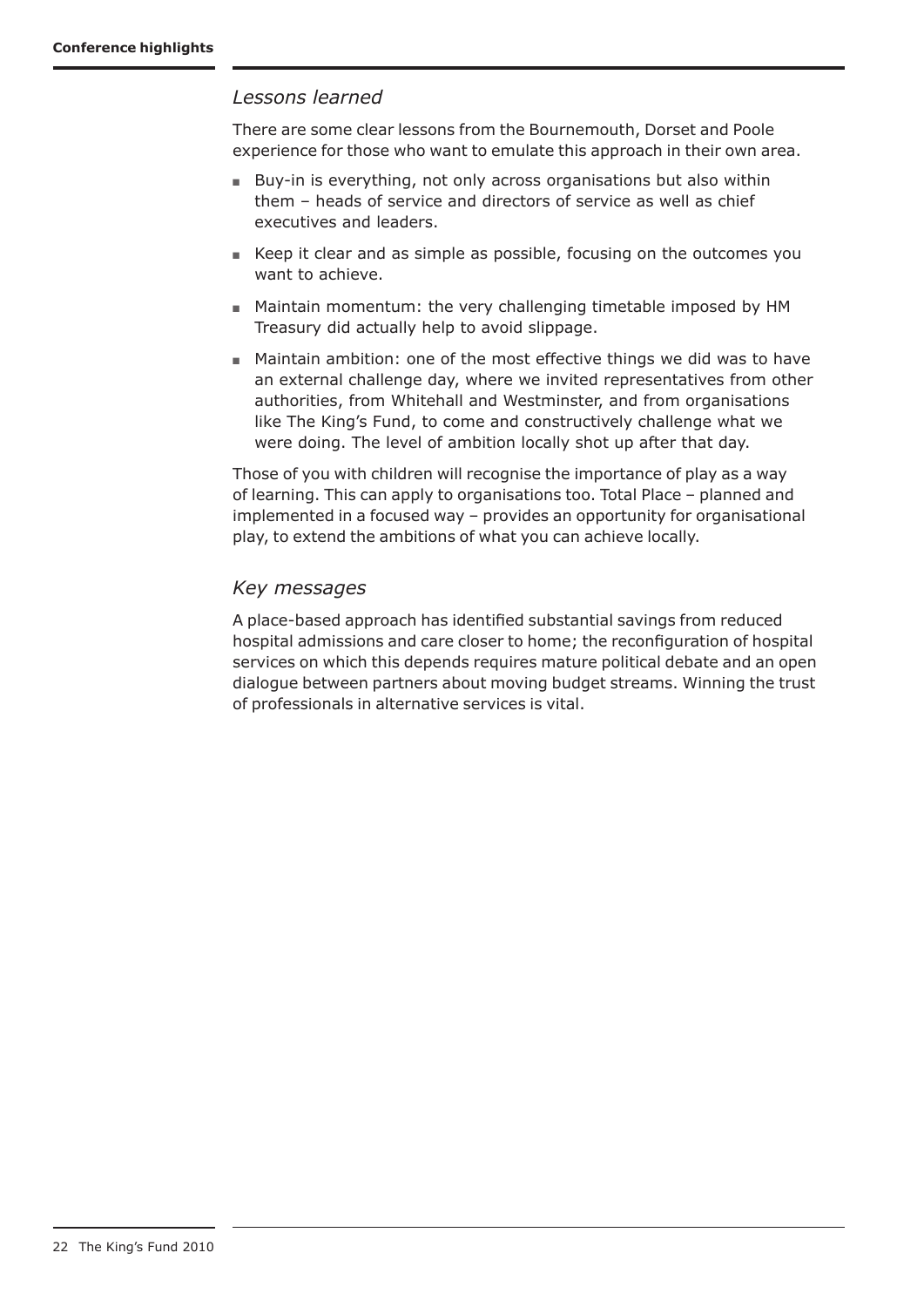# References

Audit Commission (2010). *Under Pressure: Tackling the financial challenge for councils of an ageing population*. London: Audit Commission. Available at: www. audit-commission.gov.uk/nationalstudies/localgov/underpressure/Pages/default. aspx (accessed on 20 July 2010).

Bradford District Partnership (2010). *Total Place Pilot Final Report*. Bradford District Partnership, Bradford. Available at: www.bradford.gov.uk/bmdc/BDP/ Total+Place/ (accessed on 20 July 2010).

Chote R (2010). *Post Budget Presentations: Opening remarks* [online]. Institute for Fiscal Studies. Available at: www.ifs.org.uk/budgets/budgetjune2010/chote. pdf (accessed on 20 July 2010).

Commonwealth Fund (2007). *2007 International Health Policy Survey in Seven Countries* [online]. Commonwealth Fund. Available at: www.commonwealthfund. org/Content/Surveys/2007/2007-International-Health-Policy-Survey-in-Seven-Countries.aspx (accessed on 20 July 2010).

Department of Health (2010). *Equity and Excellence: Liberating the NHS*. Cm 7881. London: Department of Health. Available at: www.dh.gov.uk/en/ Publicationsandstatistics/Publications/PublicationsPolicyAndGuidance/DH\_117353 (accessed on 18 August 2010).

Gillinson S, Horne M, Baeck P (2010). *Radical Efficiency: Different, better, lower cost public services*. London: National Endowment for Science, Technology and the Arts (NESTA). Available at: www.nesta.org.uk/home/assets/features/radical\_ efficiency (accessed on 20 July 2010).

Harvey S, Liddell A, McMahon L (2009). *Windmill 2009: NHS response to the financial storm*. London: The King's Fund. Available at: www.kingsfund.org.uk/ publications/windmill\_2009.html (accessed on 20 July 2010).

HM Government (2010). *The Coalition: Our programme for government*. London: HMSO. Available at: www.cabinetoffice.gov.uk/media/409088/pfg\_coalition.pdf (accessed on 20 July 2010).

HM Treasury (2010a). *Total Place: A whole area approach to public services*. London: HM Treasury. Available at: www.hm-treasury.gov.uk/psr\_total\_place.htm (accessed on 20 July 2010).

HM Treasury (2010b). *Budget 2010*. HC61. London: HMSO. Available at: www.hmtreasury.gov.uk/2010\_june\_budget.htm (accessed on 20 July 2010).

HM Treasury (2009). *Operational Efficiency Programme: Final report*. London: HM Treasury. Available at: http://webarchive.nationalarchives.gov.uk/tna/+/http:// www.shareholderexecutive.gov.uk/publications/pdf/oep\_final\_report\_210409\_ pu728.pdf/ (accessed on 20 July 2010).

Leicester and Leicestershire Public Service Board (2010). *Total Place Final Report*. Leicester: Leicester and Leicestershire Partnership Board. Available at: www. leicestershiretogether.org/mar10\_total\_place\_final\_report\_v1.5.pdf (accessed on 20 July 2010).

Local Government Association (2010). *Freedom to Lead: Trust to deliver*. London: LGA. Available at: www.lga.gov.uk/lga/publications/publication-display. do?id=7789424 (accessed on 20 July 2010).

NHS Confederation (2010). *Where Next for Health and Social Care Integration?* London: NHS Confederation/Association of Directors of Adult Social Services (ADASS). Available at: www.nhsconfed.org/Publications/Pages/health-socialcareintegration.aspx (accessed on 20 July 2010).

Nicholson D (2009). *The Year 2008/09: NHS Chief Executive's Annual Report*. London: Department of Health. Available at: www.dh.gov.uk/en/ Publicationsandstatistics/Publications/PublicationsPolicyAndGuidance/DH\_099689 (accessed on 18 August 2010).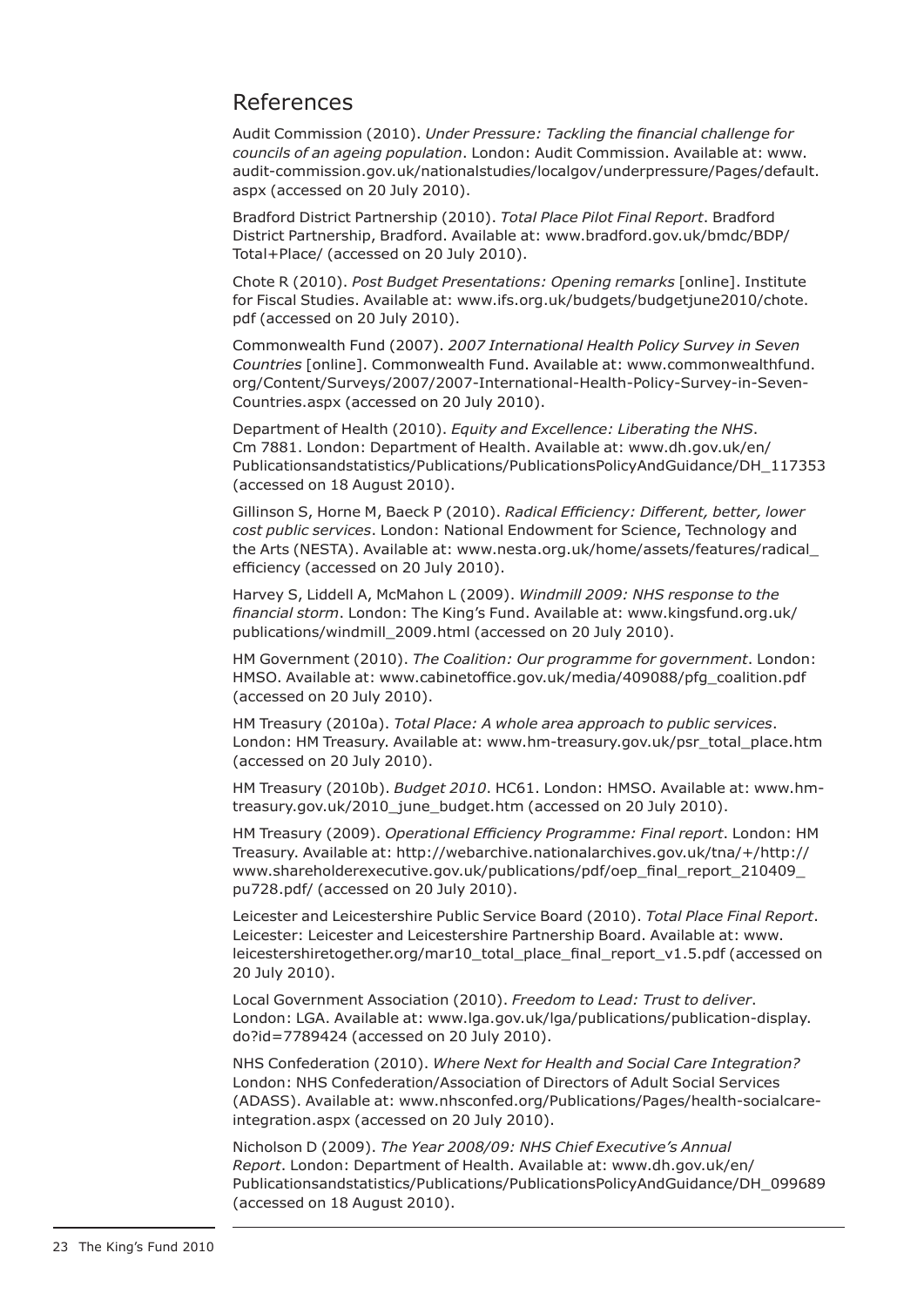# Further reading

### Jameson, Heather **What next for Total Place?**

*Municipal Journal 2010,* pp 16–17 (3 June 2010)

Almost a month into the new government, questions arise over the future of Total Place. Does this mean this is the end of the policy? *The MJ* and Capita last week gathered together some of the top experts on Total Place – including former Communities and Local Government Secretary, John Denham – to ask what the future holds.

### Centre for Public Scrutiny (CPS) **Accountability works!**

### London: CPS, 2010

This report discusses the future of accountability in the public sector and highlights the need for robust local accountability arrangements to go alongside a reduction in central regulation and inspection. *Accountability works!* identifies the many different forms of accountability and introduces the concept of a 'web of accountability' which supports a more collaborative approach to delivering local services and is a vital counterpoint to new service delivery models such as Total Place.

www.cfps.org.uk/uploads.php?file=awwebcopyfinalfull.pdf Summary www.cfps.org.uk/userfiles/file/AW%20summary%20final%20 web%20copy.pdf

### Burton, Michael

### **Plotting the next steps for Total Place**

*Municipal Journal 2010;* pp 14–15 (1 April 2010)

The day after last week's budget, the Treasury and Department for Communities and Local Government published their joint report into the 13 Total Place pilot findings ['Total Place: a whole area approach to public services.'] with recommendations about how to take the programme forward. Michael Burton reports.

### Leslie, Chris and Keohane, Nigel

### **Seeds of change**

*Public Finance 2010;* pp 24–5 (19 March 2010)

Evidence from the Total Place pilots shows that the government's big new idea for funding local services will need nurturing in Whitehall. Chris Leslie and Nigel Keohane explain why it means change from the ground up.

### Treasury and Department for Communities and Local Government **Total Place: A whole area approach to public services** London: HM Treasury, 2010

Total Place sets a new direction for local public services, based on extensive work over the last year by central government, local authorities and their partners. The measures set out in this document build on the complementary reforms set out in *Putting the Frontline First: Smarter government* and the government's work to co-ordinate and rationalise burdens on frontline public services. Total Place is demonstrating the greater value to be gained for citizens and taxpayers from public authorities putting the citizen at the heart of service design and working together to improve outcomes and eliminate waste and duplication. This document outlines the way forward for places, led by local authorities with their unique local democratic mandate, but requiring the active engagement of government and all local service delivery bodies. It presents a series of commitments that will give greater freedom and flexibility to support a new relationship between government and places.

www.hm-treasury.gov.uk/d/total\_place\_report.pdf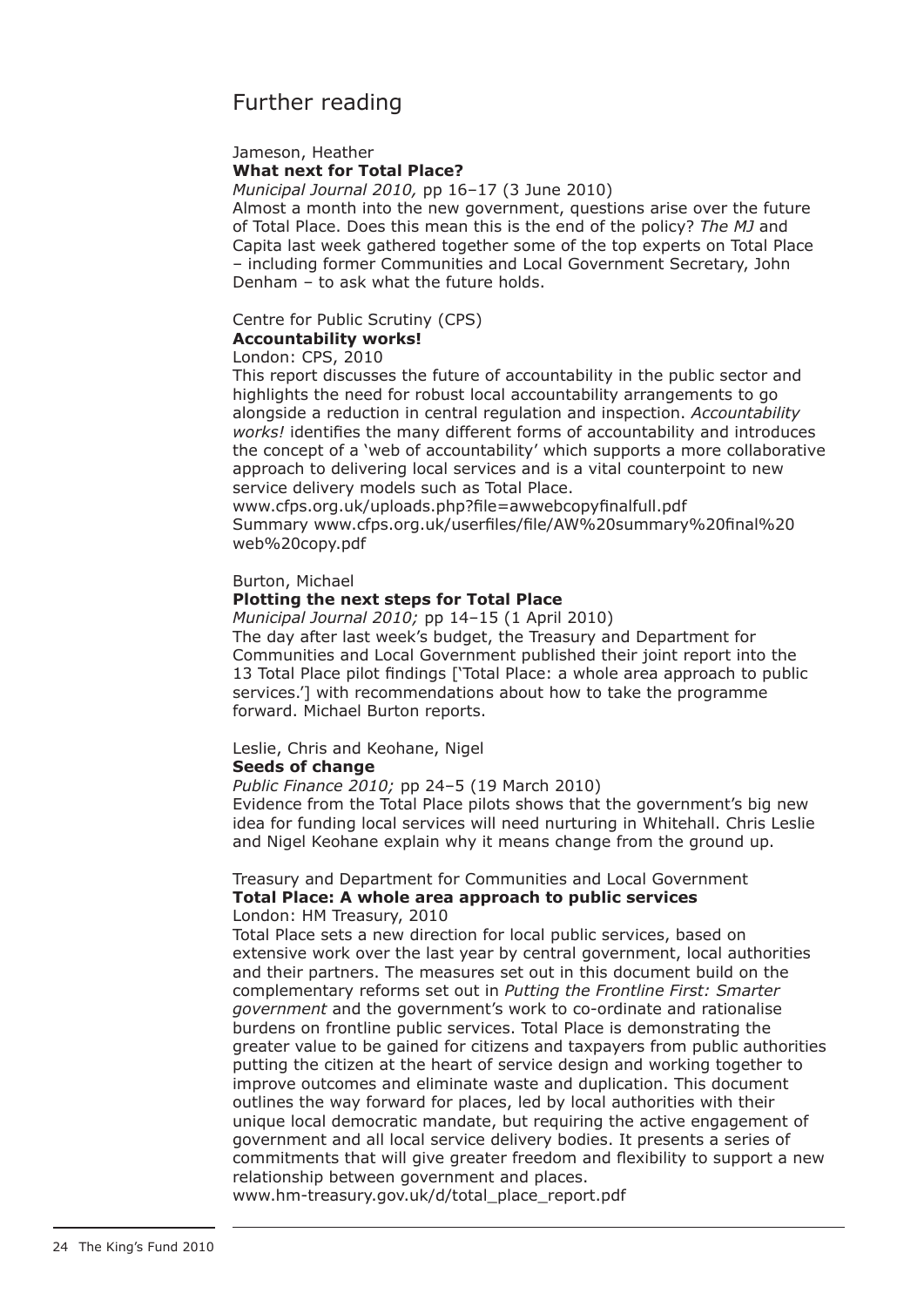### Williams, David

### **Ministers mull over early results from Total Place**

*Public Finance 2010;* pp 16–17 (19 February 2010) The first reports from 13 [Total Place] pilot projects provide a wealth of data. One thing is clear: public services focus too much on symptoms and too little on causes. David Williams investigates.

#### Mooney, Helen

### **How partnerships can maximise resources**

*Health Service Journal 2010;* 120 (6194): pp 24–5 (18 February 2010) In the final part in our series on Total Place, Helen Mooney looks at how Birmingham's pilot is focused on cutting through organisational boundaries and slashing waste while delivering better services.

#### Mooney, Helen

### **Why working together boosts independence**

*Health Service Journal 2010;* 120 (6193): pp 22–3 (11 February 2010*)*  Offender management in Luton and Central Bedfordshire is cumbersome and costly. In the second article in our series on Total Place, Helen Mooney looks at how the NHS, local government and agencies are using the scheme to tackle this.

#### Taylor, Stephen and Swann, Phil

### **The pilots are only the end of the beginning**

*Municipal Journal 2010*; pp 22–3 (4 February 2010)

The submission of Total Place pilots' final reports to ministers this month [February 2010] marks not the end of the process but just the end of the beginning, say Stephen Taylor and Phil Swann.

#### Sharman, Nick

### **The opportunity of a lifetime**

*Municipal Journal 2010;* p 23 (28 January 2010) The combination of two new powerful concepts, Total Place and strategic commissioning, could drive real devolution to local level, says Nick Sharman.

Tizard, John

### **Whitehall has to trust localities to make decisions**

*Public Finance 2010;* pp 24–5 (5 February 2010) Total Place could help solve the problem of drastic funding cuts for local services. But it's going to be a steep learning curve for both Whitehall and town halls, says John Tizard.

#### Mooney, Helen

#### **Why partnerships make total sense for savings**

*Health Service Journal 2010;* 120 (6192): pp 24–5 (4 February 2010) In the first of three articles on Total Place [a pilot programme looking at how public money is spent in a local area and how it can be used more efficiently to improve local services], Helen Mooney looks at how Croydon's PCT and council are using the scheme to focus on improving child health.

### Smulian, Mark

### **Pooling power**

*Health Service Journal 2009;* (6187): pp 30–31 (17 December 2009) One solution to the cost-cutting era looming over the NHS could be the Total Place programme, in which local public sector budgets are coordinated for greatest impact.